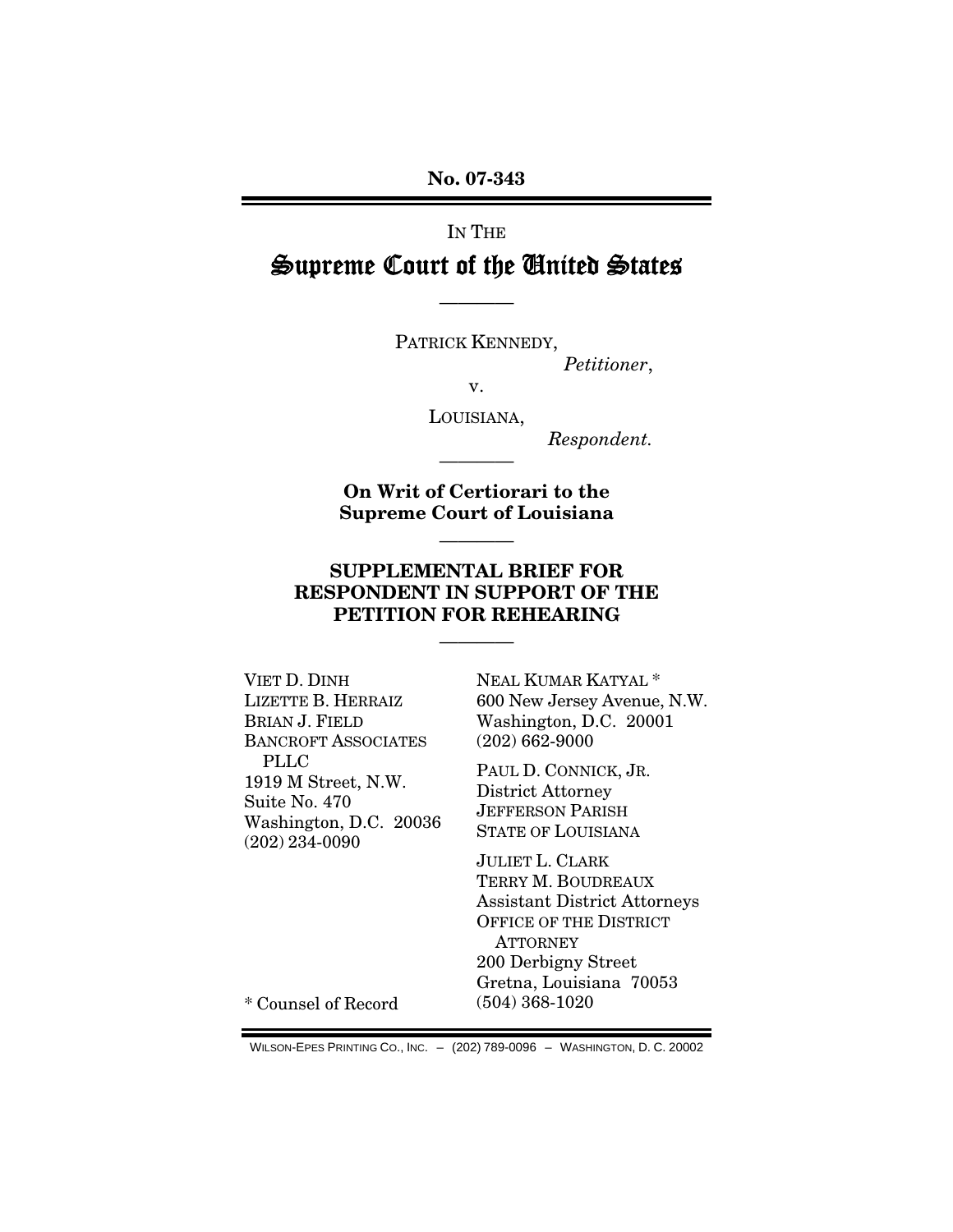# **TABLE OF CONTENTS**

|                                        | Page |
|----------------------------------------|------|
|                                        |      |
|                                        |      |
|                                        |      |
| APPENDIX A: STATEMENT OF SENATOR       |      |
|                                        |      |
| APPENDIX B: STATEMENT OF SENATOR       |      |
|                                        |      |
| APPENDIX C: LETTER FROM                |      |
| REPRESENTATIVE ROY BLUNT, et al 6a     |      |
| APPENDIX D: LAURENCE TRIBE, WALL       |      |
|                                        |      |
| APPENDIX E: WASHINGTON POST, OP-ED 16a |      |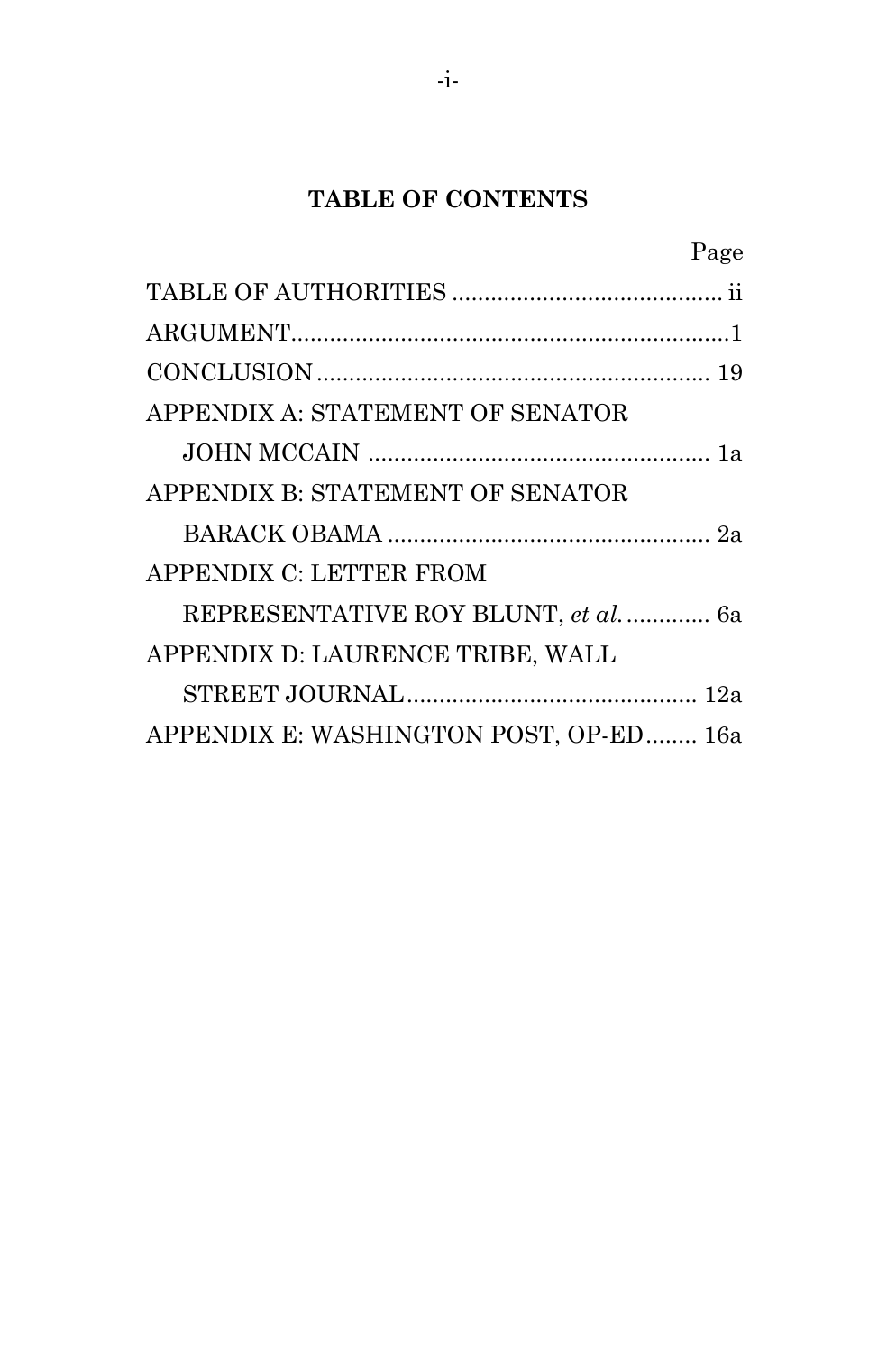#### **TABLE OF AUTHORITIES**

CASES Page

*Ambler* v. *Whipple*, 90 U.S. (23 Wall.) 278 (1875) ...3 *Atkins* v. *Virginia*, 536 U.S. 304 (2002)..... 3, 5, 7, 10 *Boumediene* v. *Bush*, 128 S.Ct. 2229 (2008) ......... 18 *Coker* v. *Georgia*, 433 U.S. 584 (1977)............*passim Connecticut National Bank* v. *Germain*, 503 U.S. 249 (1992)........................................... 14 *Enmund* v. *Florida*, 458 U.S. 782 (1982) ...... 5, 8, 10 *Furman* v. *Georgia*, 408 U.S. 238 (1972)..... 5, 6, 7, 8 *Gregg* v. *Georgia*, 428 U.S. 153 (1976)......................5 *Kennedy* v. *Louisiana*, No. 07-343, slip op. (U.S. June 25, 2008)...................................*passim Loving* v. *United States*, 517 U.S. 748 (1996) ..........7 *Miranda* v. *Arizona*, 384 U.S. 436 (1966).................7 *Parker* v. *Levy*, 417 U.S. 733 (1974) ...................... 17 *Powell* v. *Texas*, 392 U.S. 514 (1968)........................5 *Printz* v. *United States*, 521 U.S. 898 (1997) ...........4 *Roper* v. *Simmons*, 543 U.S. 551 (2005).... 5, 7, 9, 10 *Stanford* v. *Kentucky*, 492 U.S. 361 (1989) ........... 18 *Tison* v. *Arizona*, 481 U.S. 137 (1987)......................8 *Trop* v. *Dulles*, 356 U.S. 86 (1958)............................5 *United States* v. *Clark*, 18 M.J. 775 (N-M.C.M.R. 1984)............................................ 17 *United States* v. *Curtis*, 32 M.J. 252 (C.M.A. 1991) .......................................... 7, 13, 14 *United States* v. *Jefferson*, 22 M.J. 315 (C.M.A. 1986) .......................................................8 *United States* v. *Lee Yen Tai*, 185 U.S. 213 (1902). ...................................................................2 *United States* v. *Matthews*, 16 M.J. 354 (C.M.A. 1983) ................................................ 7, 17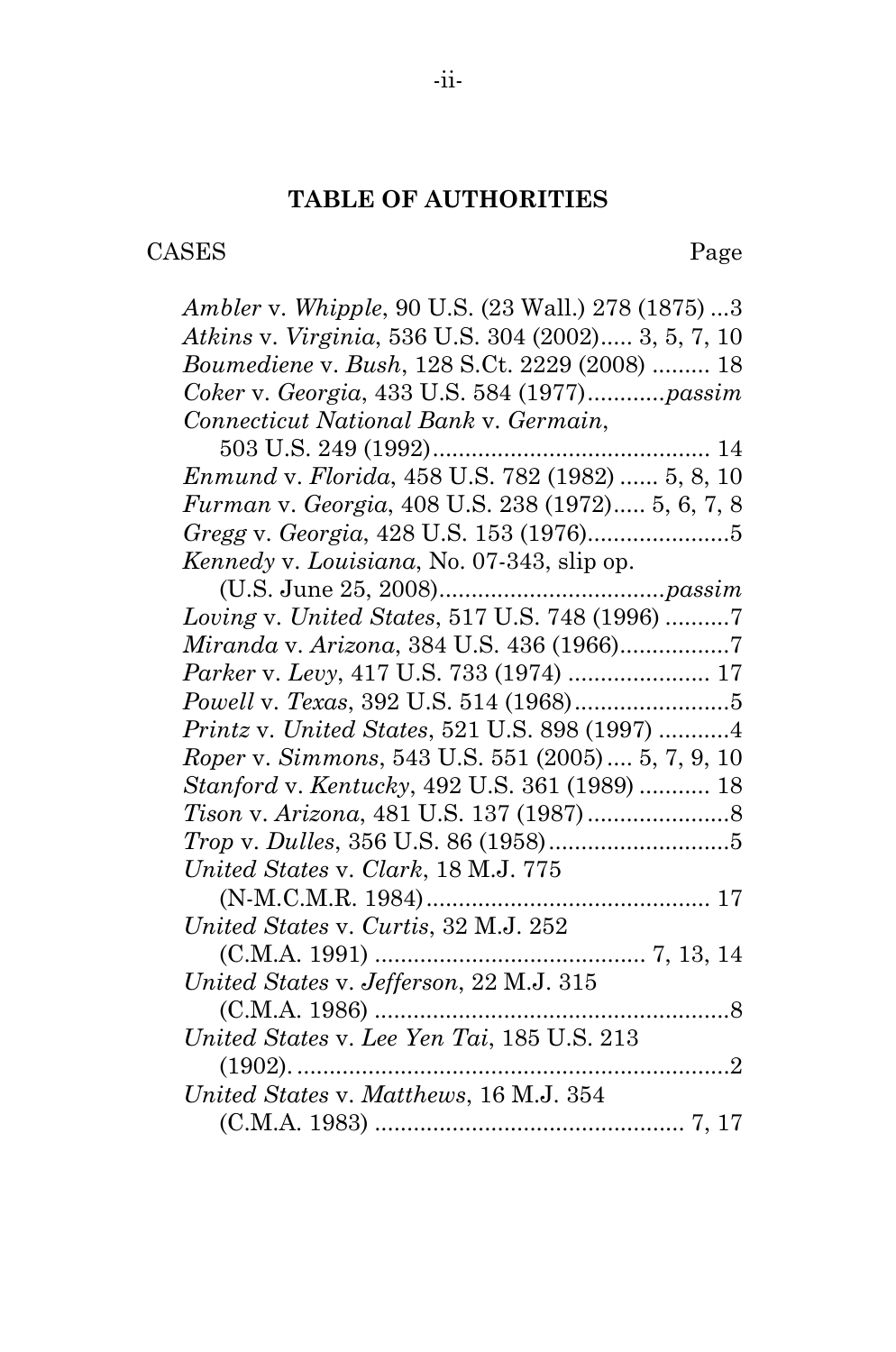# **TABLE OF AUTHORITIES—Continued**

|                                                   | Page |
|---------------------------------------------------|------|
| United States v. McReynolds, 9 M.J. 881           |      |
|                                                   |      |
| United States v. Morrison, 529 U.S. 598 (2000) 11 |      |
| United States v. Straight, 42 M.J. 244            |      |
|                                                   |      |
| Washington v. Glucksberg, 521 U.S. 702 (1997)4    |      |
| Wilkerson v. Utah, 99 U.S. 130 (1879)  6, 9       |      |

# CONSTITUTIONAL PROVISIONS

### **STATUTES**

| National Defense Authorization Act for |  |
|----------------------------------------|--|
| Fiscal Year 2006, Pub. L. No. 109-163, |  |
|                                        |  |

# OTHER AUTHORITIES

| Dep't of Def., Sex Crimes and the UCMJ: A Report |
|--------------------------------------------------|
| For the Joint Service Committee on Military      |
|                                                  |
| Exec. Order No. 13,447, 72 Fed. Reg. 56,179      |
|                                                  |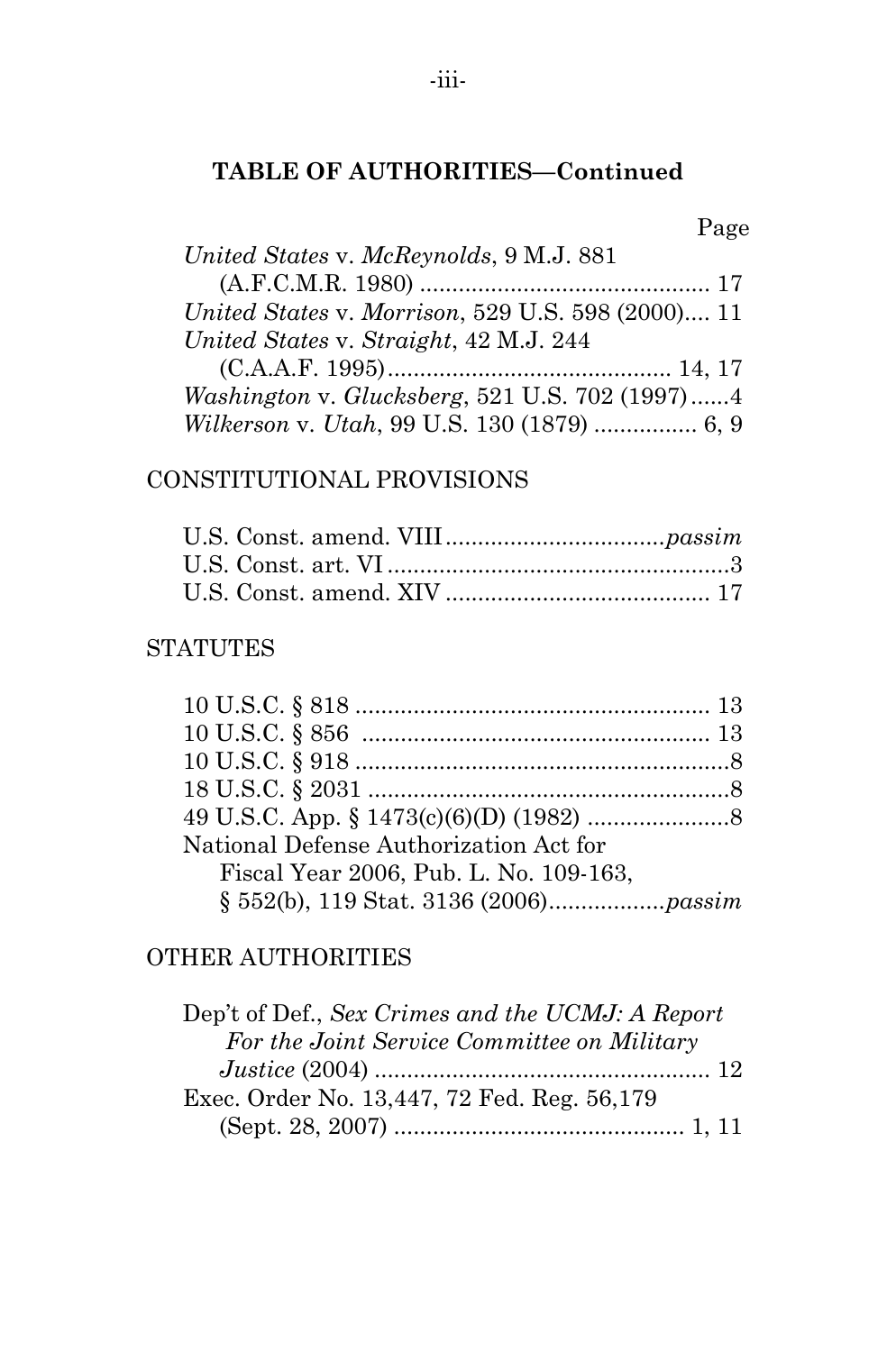# **TABLE OF AUTHORITIES—Continued**

| Page                                          |
|-----------------------------------------------|
| Gregory English, The Constitutionality of the |
| Court-Martial Death Sentence, 21 A.F. L.      |
|                                               |
| Laurence Tribe, The Supreme Court is Wrong    |
| on the Death Penalty, WALL ST. J.,            |
| -16                                           |
| Manual for Courts-Martial, United States      |
|                                               |
| Posting of CAAFlog to CAAFlog,                |
| http://caaflog.blogspot.com (Sept. 17,        |
| -15                                           |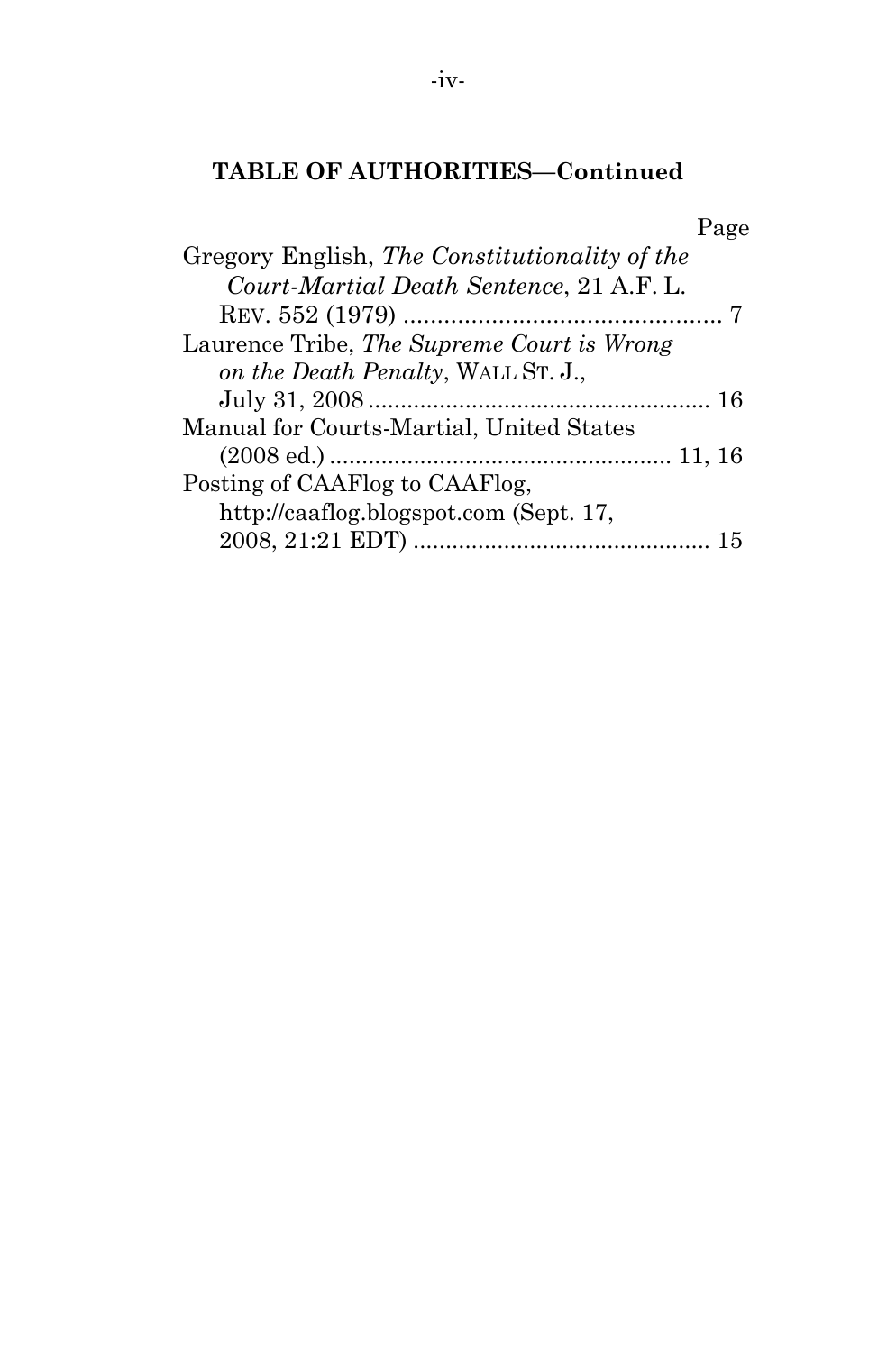# **SUPPLEMENTAL BRIEF FOR THE STATE OF LOUISIANA URGING REHEARING**

Pursuant to this Court's order of September 8, 2008, the State of Louisiana submits this supplemental brief.

### **ARGUMENT**

1. In its Petition, Louisiana identified four reasons why this Court should grant rehearing and reargument in light of Section 552(b) of the 2006 National Defense Authorization Act:

- (1) The recently enacted Section 552(b), in conjunction with President Bush's Executive Order 13,447, calls into question this Court's finding of "a national consensus against capital punishment for the crime of child rape," Slip op. 23;
- (2) The June 2008 opinion effectively voided a federal statute without full briefing and argument by the Solicitor General;
- (3) Modifications to the June 2008 opinion are required in light of the actions of both political branches, and the degree and specificity of those modifications will benefit enormously from additional argument, particularly when the initial opinion categorically prohibited the death penalty no matter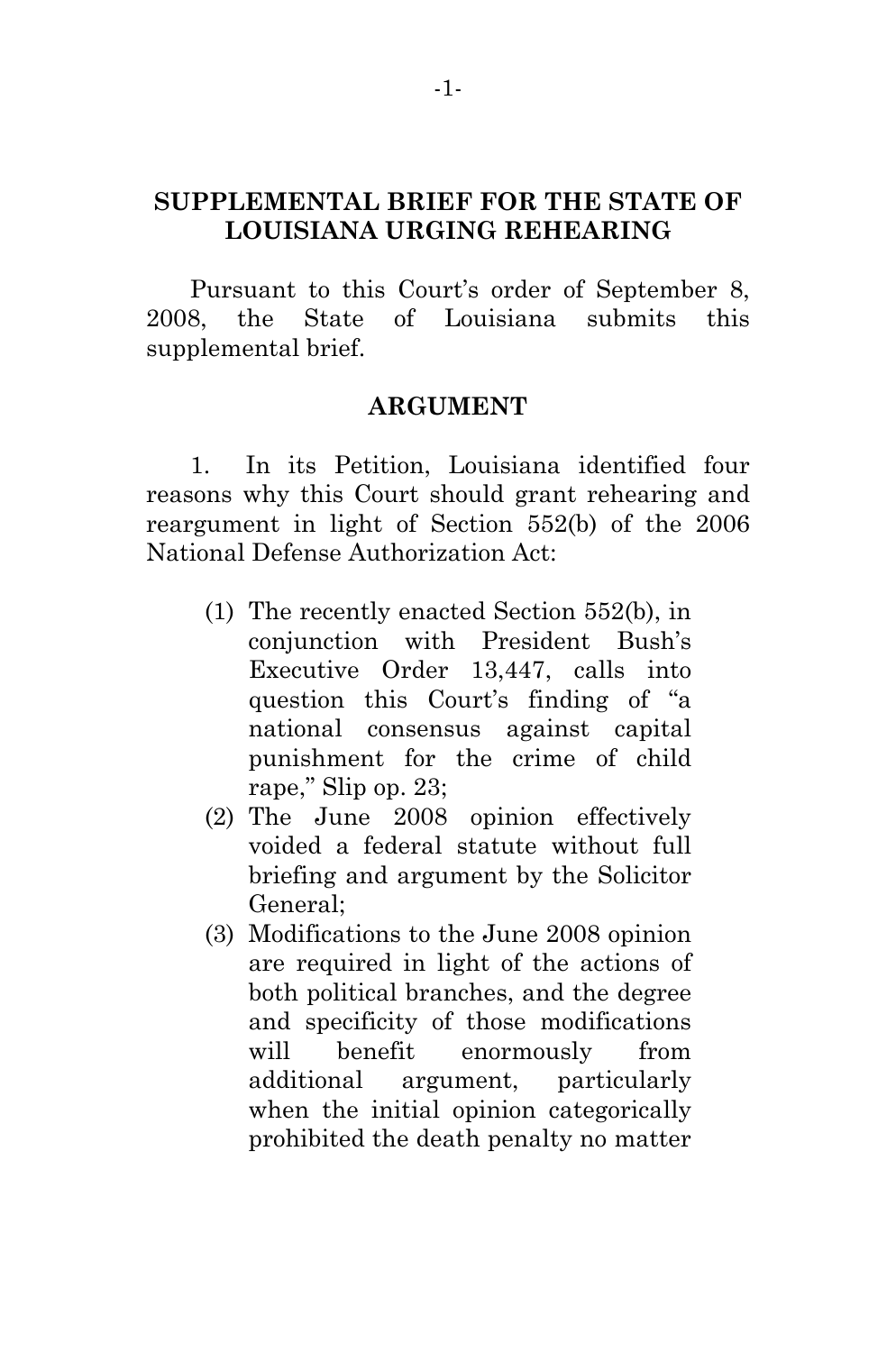what the circumstances of the offense; and

(4) To the extent that individuals might seek to justify the June 2008 decision solely on this Court's "independent judgment" prong, that move itself would require rehearing because it would be a dramatic break with this Court's Eighth Amendment precedents and would benefit from reargument.

Petitioner attempts to minimize Congress's and the President's actions, stating they "might have warranted a footnote in this Court's opinion." Opp. 4. That statement nicely describes his brief's treatment of the matter, but should not guide this Court's opinion. This Court should grant rehearing and reargument, and rule in favor of Louisiana on the merits. This course of action will respect, not pretermit, the continuing development of "evolving standards of decency."

Military law is American law. Yet the briefing to this Court continues to be marred by misstatements that demonstrate an inattention to military law. See *infra* pp. 6, 15 (discussing these misstatements). These harried and inaccurate treatments are not consistent with the respect this Court has traditionally afforded our proud system of military justice, nor are they consistent with the way this Court treats Congressional enactments. "A statute enacted by Congress expresses the will of the people of the United States in the most solemn form." *United States* v. *Lee Yen Tai*, 185 U.S. 213, 222 (1902). As the United States put it, "This Court has never found a 'national consensus' *against* capital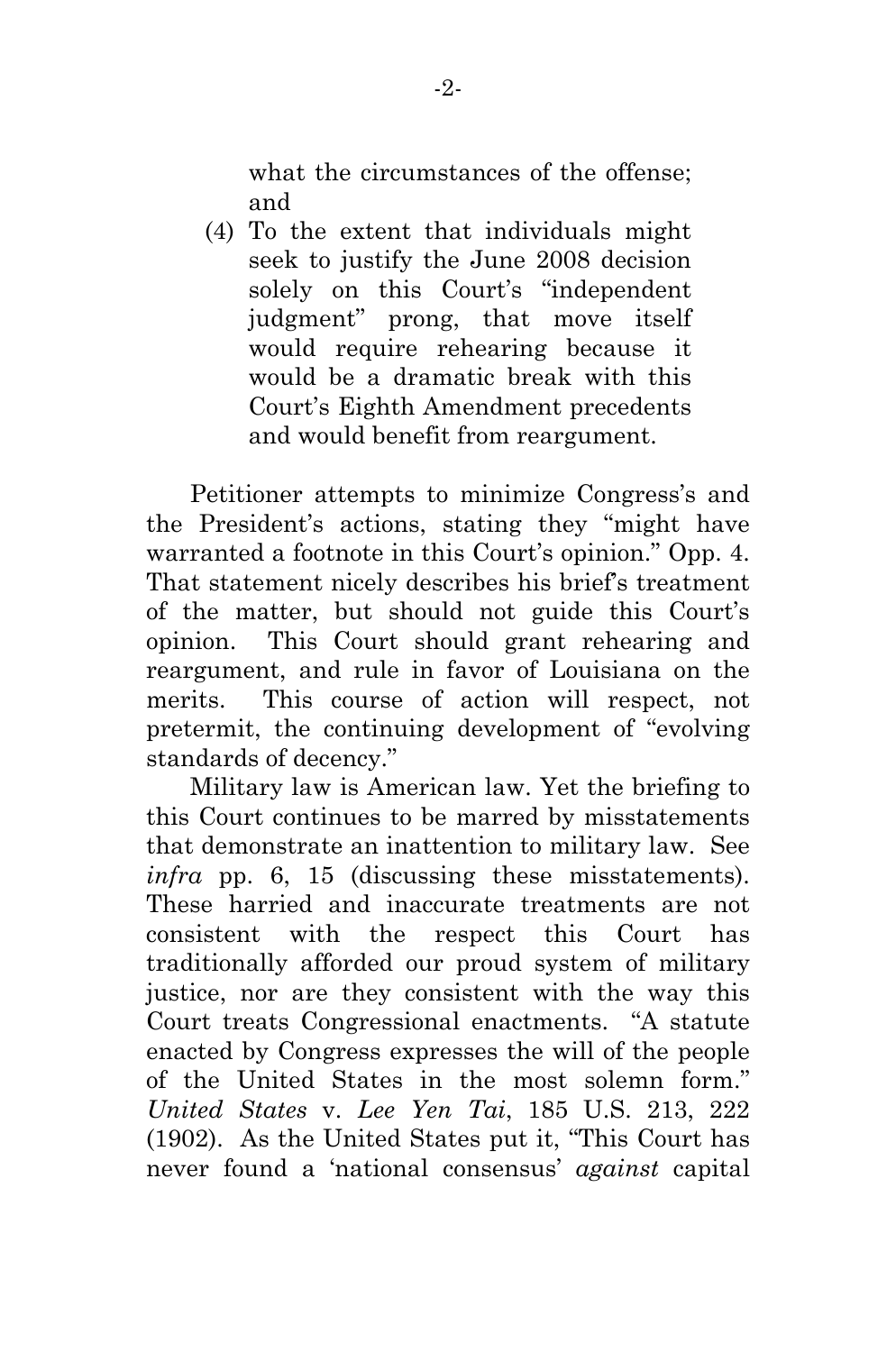punishment for a particular offense . . . when Congress, consisting of Representatives from all 50 States, has affirmatively authorized such punishment." U.S. Br. 4. Rehearing, and reargument, is necessary to set the record straight.

Louisiana believes that recent trends, in both the federal government and the States, explain why the Eighth Amendment does not prohibit the death penalty for child rapists. Nowhere in his brief does Petitioner acknowledge (let alone answer) the key point that the recency of federal and State action overwhelmingly favors Louisiana. Reh'g Pet. 7-8. "It is not so much the number of these States that is significant, but the consistency of the direction of change." *Atkins* v. *Virginia*, 536 U.S. 304, 315 (2002).

That elected legislatures have taken this recent action despite imprecise language in *Coker* v. *Georgia*, 433 U.S. 584 (1977), only underscores the need to revisit the June 2008 opinion. See *Ambler* v. *Whipple*, 90 U.S. 278, 282 (1875) ("[I]f the omissions in the transcript on which the case was heard are material to the decision of the case, it presents a strong appeal for reargument.").

2. Reconsideration respects democratic processes. Without rehearing, there will be no practical way for our polity to demonstrate, now or in the future, that this Court's reading of the Eighth Amendment was incorrect. Legislation will be impossible; opponents can, in good faith, point to this Court's June decision as evidence that proponents are acting unconstitutionally in violation of their Oath. U.S. Const. art. VI. Facing such opposition,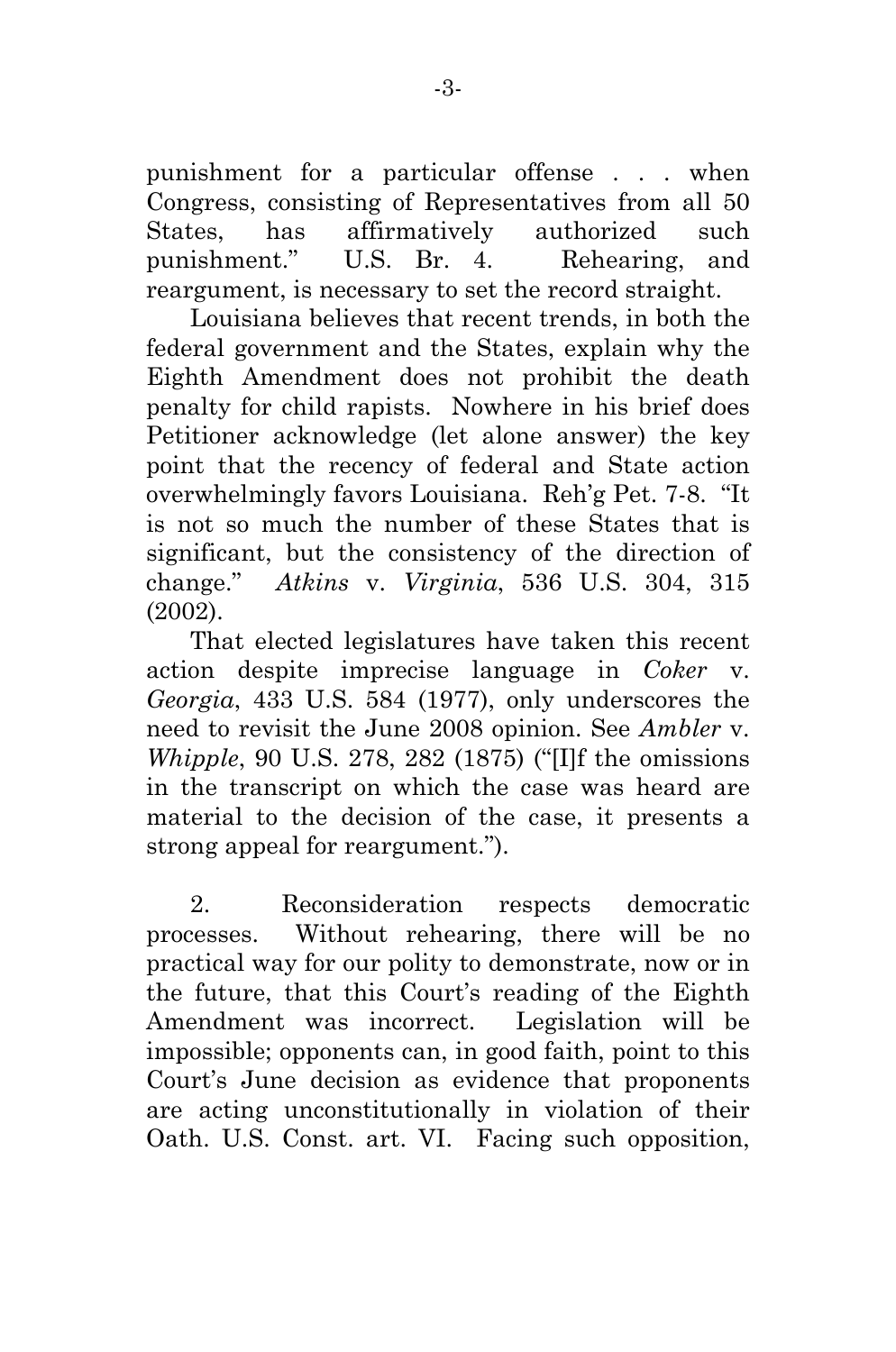even the hardiest proponents of legislation similar to Louisiana's statute would, and rightly should, fold.

There will, in short, be no way for the "evolving standards of decency" to develop further or to demonstrate that the death penalty for child rape is not "cruel and unusual." While it may be appropriate for this Court to permanently freeze legislation that imposes the death penalty against immutable classes, such as the mentally deficient, that is not the case here.1 "[W]hat basis is there in any of those sources for concluding that it is the Members of this Court, rather than the elected representatives of the people, who should determine whether the Constitution contains the unwritten rule that the Court announces today?" *Printz* v. *United States*, 521 U.S. 898, 940 (1997) (Stevens, J., dissenting).

The Constitution's commitment to democratic solutions and our federal system favors rehearing. It

l

<sup>&</sup>lt;sup>1</sup> Deferring to the democratic process takes on more, not less, importance in light of Petitioner's claim that no one has been executed for child rape in some decades. Opp. 7. Should this Court grant rehearing, it is highly unlikely that anyone will be executed for child rape during reconsideration. That time could not only provide this Court with briefing and reargument, but also permit a democratic conversation to unfold. "We therefore have a clear question about which institution, a legislature or a court, is relatively more competent to deal with an emerging issue as to which facts currently unknown could be dispositive. . . . [T]he legislative process is to be preferred." *Washington* v. *Glucksberg*, 521 U.S. 702, 788 (1997) (Souter, J., concurring).

The reaction to the June decision illustrates that even a short period of time can shed light on the national consensus, including reactions from the two major Presidential candidates and Members of Congress. See Supp. Br. App. A-E. There is no downside to granting rehearing and much upside.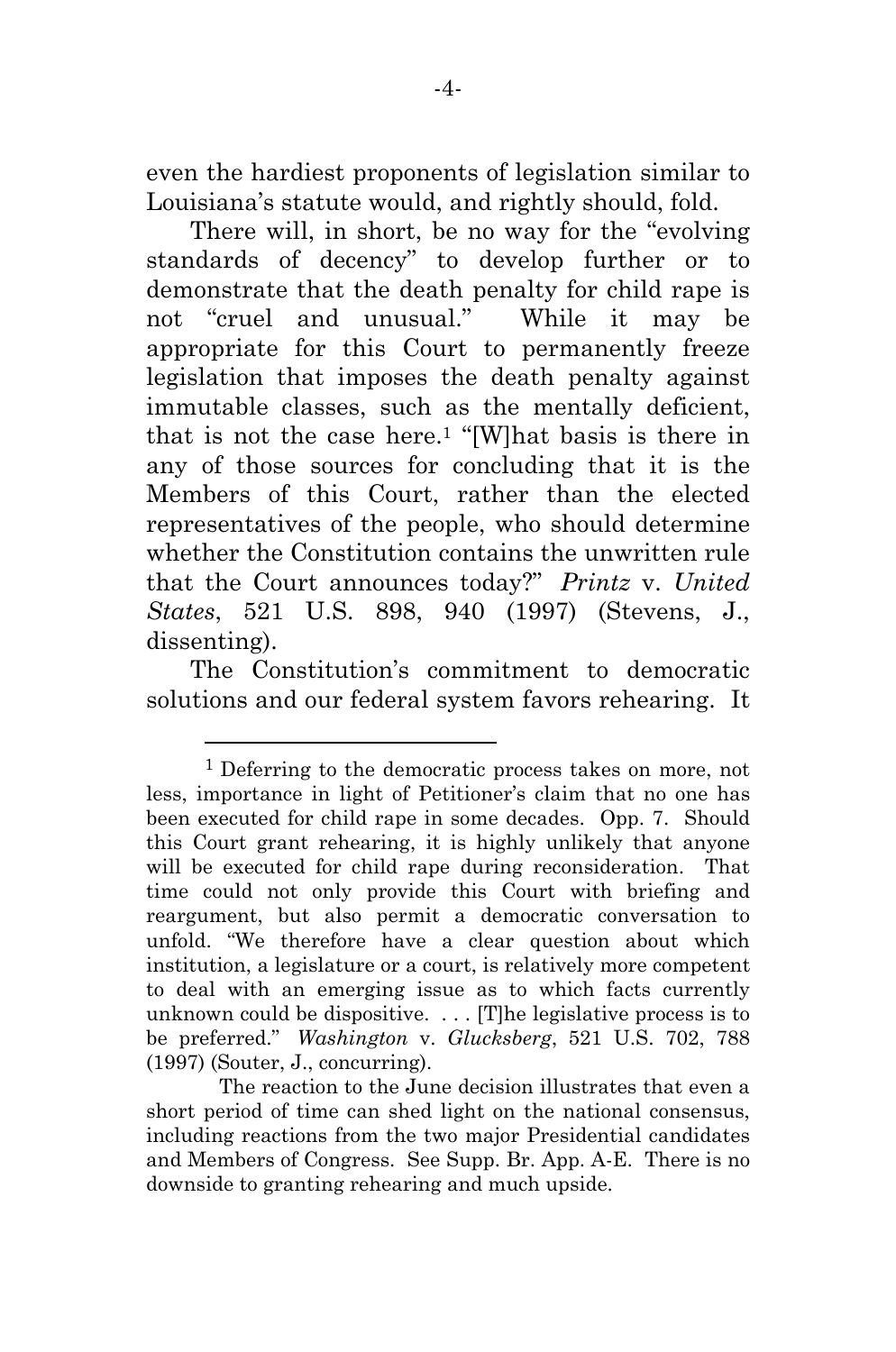is up to this Court to "judge whether the Eighth Amendment permits imposition of the death penalty." *Enmund* v. *Florida*, 458 U.S. 782, 797 (1982). However, "[w]hen asked to encroach on the legislative prerogative [the Court is] well counseled to proceed with the utmost reticence." *Furman* v. *Georgia*, 408 U.S. 238, 431 (1972) (Powell, J., dissenting).

The reason for this reticence is simple: "It is too easy to propound our subjective standards of wise policy under the rubric of more or less universally held standards of decency." *Id.* (citing *Trop* v. *Dulles*, 356 U.S. 86, 103 (1958) ("This task requires the exercise of judgment, not the reliance upon personal preferences.")). Yielding to this temptation would make the Court, "under the aegis of the *Cruel and Unusual Punishment Clause*, the ultimate arbiter of the standards of criminal responsibility." *Powell* v. *Texas*, 392 U.S. 514, 533 (1968) (plurality, per Marshall, J.). "The deference we owe to the decisions of the state legislatures under our federal system is enhanced where the specification of punishments is concerned, for 'these are peculiarly questions of legislative policy.'" *Gregg* v. *Georgia*, 428 U.S. 153, 176 (1976) (citations omitted).

3. The recent federal and State enactments suggest that rehearing and reversal of the June 2008 opinion are appropriate. This Court, heeding *Trop*'s warning of interjecting "personal preferences," is "informed by 'objective factors to the maximum possible extent.'" *Atkins*, 536 U.S. at 312 (citations omitted). See also *Roper* v. *Simmons*, 543 U.S. 551, 564 (2005).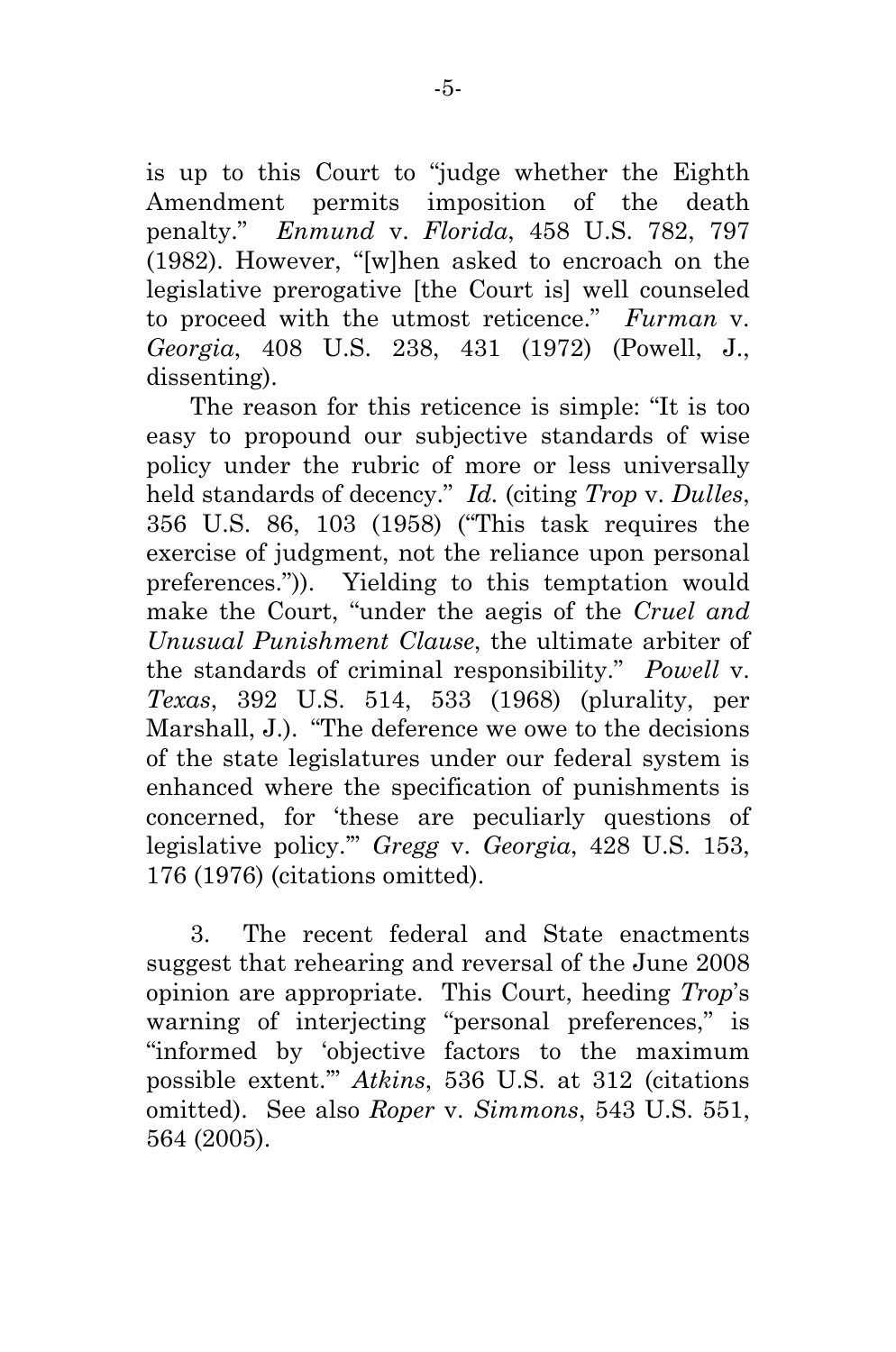The federal government can punish child rapists only in limited situations, so it is hardly surprising that Congress has not enacted a general law on the matter. However, when Congress *does* act—and in the uniquely federal realm of military law—such action presents compelling objective indicia, particularly when coupled with recent State enactments.

a. This Court has looked to military law in interpreting the Eighth Amendment. For example, *Wilkerson* v*. Utah*, 99 U.S. 130, 134-35 (1879) discussed at Reh'g Pet. 10 (but not mentioned in Petitioner's opposition)—held: "Cruel and unusual punishments are forbidden by the Constitution, but the authorities referred to [including military law] are quite sufficient to show that the punishment of shooting as a mode of executing the death penalty for the crime of murder in the first degree is not included in that category."

In *Furman*—again not mentioned by Petitioner— Justice Brennan emphasized that the Eighth Amendment "establis[hes] a safeguard against arbitrary punishments," and that military law helps determine such safeguards. *Id.* at 274 (Brennan, J., concurring). "This principle has been recognized in our cases. In *Wilkerson*, the Court reviewed various treatises on military law in order to demonstrate that under 'the custom of war' shooting was a common method of inflicting the punishment of death." *Id.* at 275 (citation omitted).

The Court did not refer to military law as an inferior or different class of laws, but rather as illustrative of—in modern terms—objective indicia under a national consensus analysis. U.S. Br. 4-5.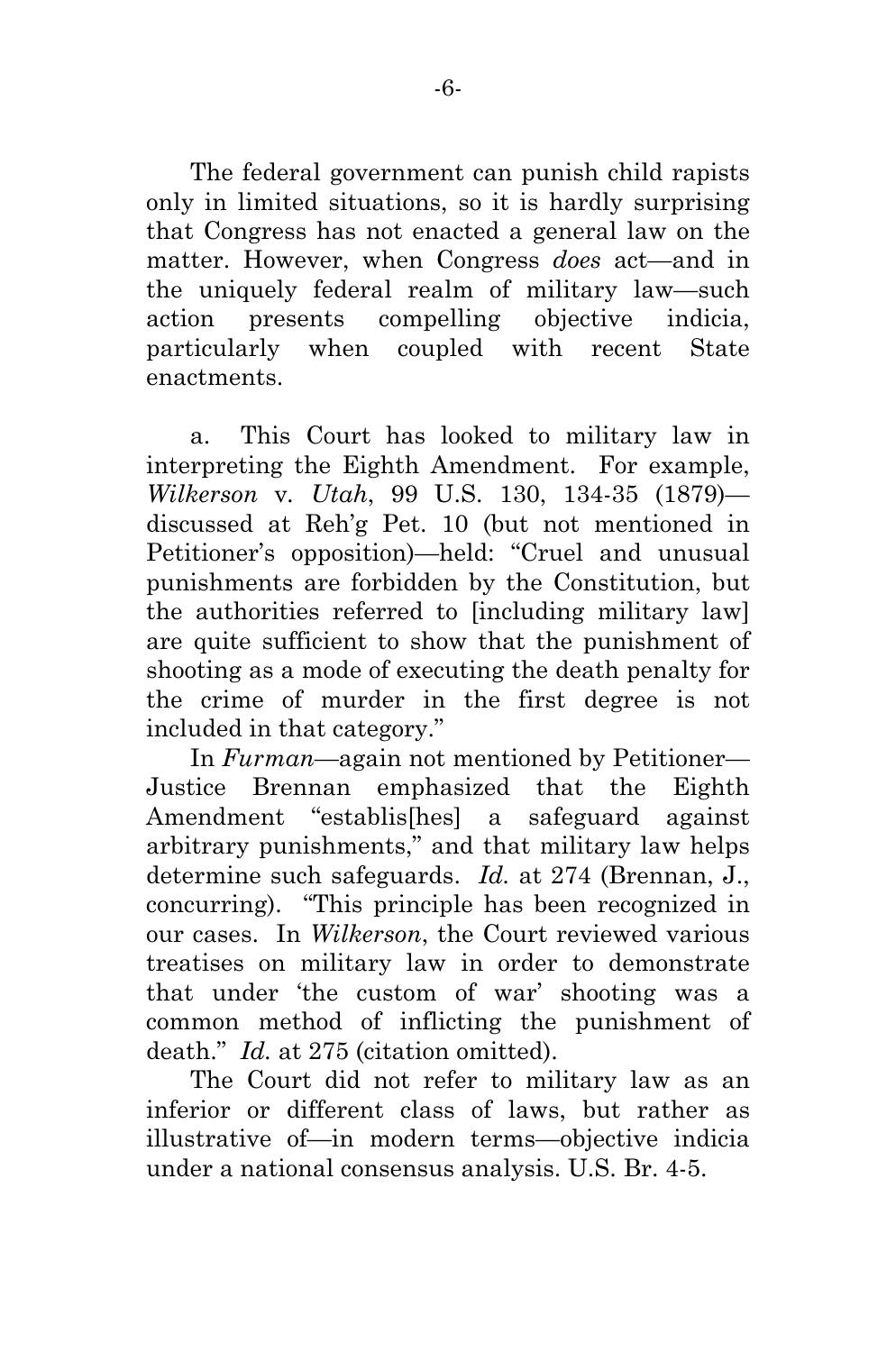This Court has followed this practice outside of the Eighth Amendment. For example, *Miranda* v*. Arizona*, 384 U.S. 436, 489 (1966), observed that the UCMJ "has long provided that no suspect may be interrogated without first being warned" of his rights. "Conditions of law enforcement in our country *are sufficiently similar to permit reference to this experience* as assurance that lawlessness will not result from warning an individual of his rights." *Id.* (emphasis added).

b. This Court's Eighth Amendment decisions have been in agreement with federal law. *E.g*., *Atkins*, 536 U.S. at 313; *Roper*, 543 U.S. at 567. Petitioner claims that in three cases, Eighth Amendment challenges have been decided contrary to the UCMJ. Opp. 5. His claims are exaggerated. In *Coker*, because the military death penalty had been thrown into doubt after *Furman*, the UCMJ was not an authoritative guide. 408 U.S. at 412 (Blackmun, J., dissenting) (suggesting that the decision may invalidate UCMJ death-penalty provisions); Gregory English, *The Constitutionality of the Court-Martial Death Sentence*, 21 A.F. L. REV. 552, 552 (1979). See generally, *United States* v. *Matthews*, 16 M.J. 354 (C.M.A. 1983); *United States*  v. *Curtis*, 32 M.J. 252 (C.M.A. 1991); *Loving* v. *United States*, 517 U.S. 748, 753-754 (1996).

*Coker* relied on recent evidence from the "immediate, post-*Furman* legislative reaction." *Id.* at 594. It did not look at stale capital statutes, such as the UCMJ, that omitted aggravating factors. Indeed, *Coker* cited a pre-*Furman*, on-the-books federal provision authorizing civilian capital punishment for adult rape, yet described the federal government as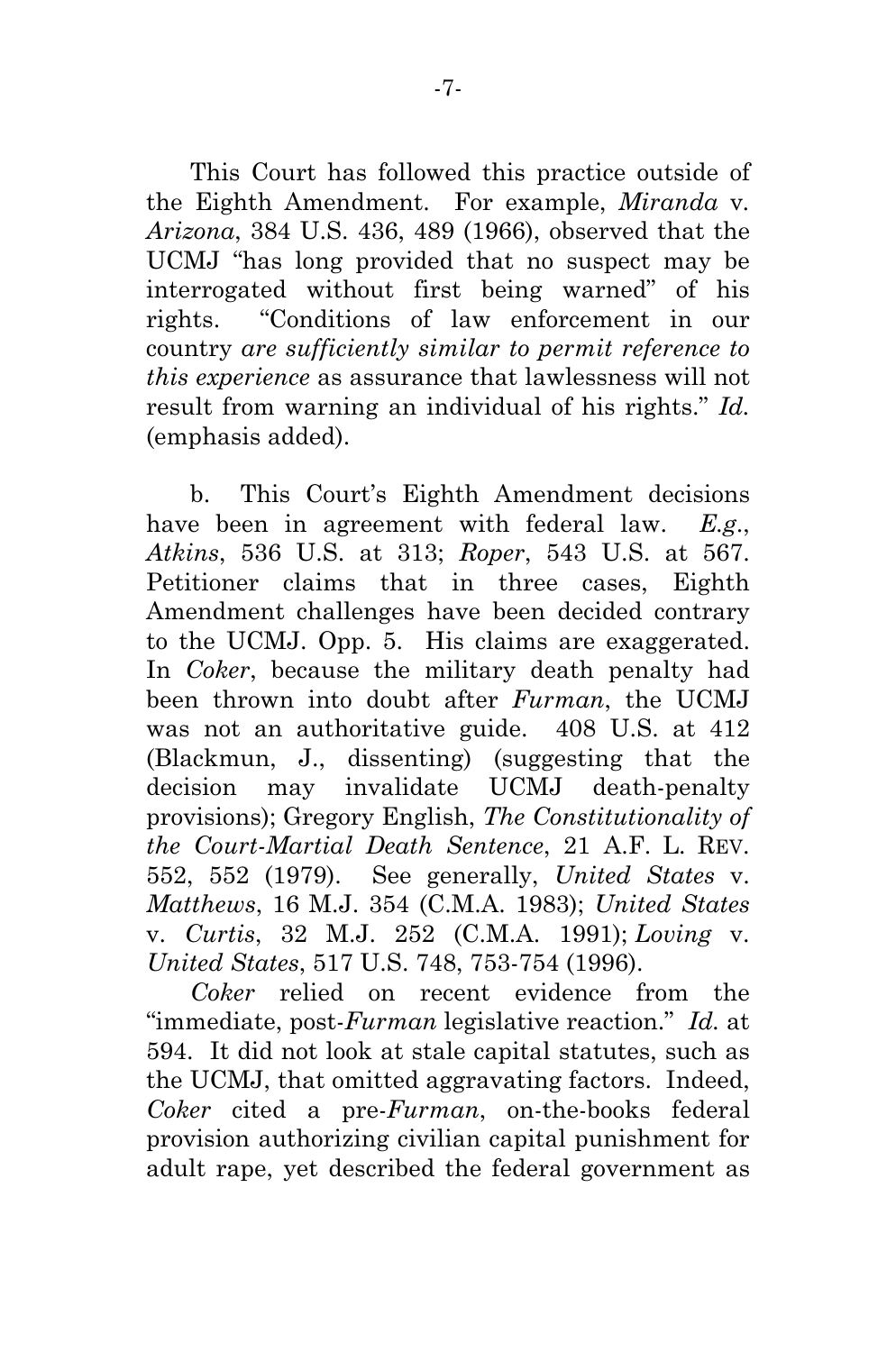lacking the death penalty for that crime. 433 U.S. at 593 n.6 (plurality) (citing 18 U.S.C. § 2031 (repealed 1986)); *id.* at 595-96 ("Georgia is the sole jurisdiction in the United States at the present time that authorizes a sentence of death when the rape victim is an adult woman.").

*Coker*'s one-State reauthorization stands in marked contrast to this case. Recently, the *federal government* and six other jurisdictions have imposed the death penalty for child rape.

Petitioner's two other cases fare no better. *Enmund* did not cite 10 U.S.C. § 918, but that omission, once again, likely reflects the fact that the military death-penalty process had not yet been revised after *Furman*. Further, § 918 may not have been relevant to the question in *Enmund* (vicarious felony murder) because it only applied to someone who "unlawfully kills a human being." At the time, military courts had not "confronted directly" whether § 918 permitted vicarious felony murder. *United States* v. *Jefferson*, 22 M.J. 315, 321 (C.M.A. 1986). Instead, *Enmund* cited on-point federal law supporting its conclusion. U.S. Br. 5.

*Tison* v. *Arizona* favors rehearing; the Court found that the "substantial and recent legislative authorization . . . powerfully suggests that our society does not reject the death penalty as grossly excessive under these circumstances." 481 U.S. 137, 154 (1987) (citations omitted). The essential point was not military law, but "substantial and recent legislative authorization." Moreover, *Tison upheld* the death penalty, rendering discussion of military law superfluous. Indeed, *Tison* cited other federal law reflecting the consensus. *Id.* at 154 n.6 (citing 49 U.S.C.App. § 1473(c)(6)(D) (1982)).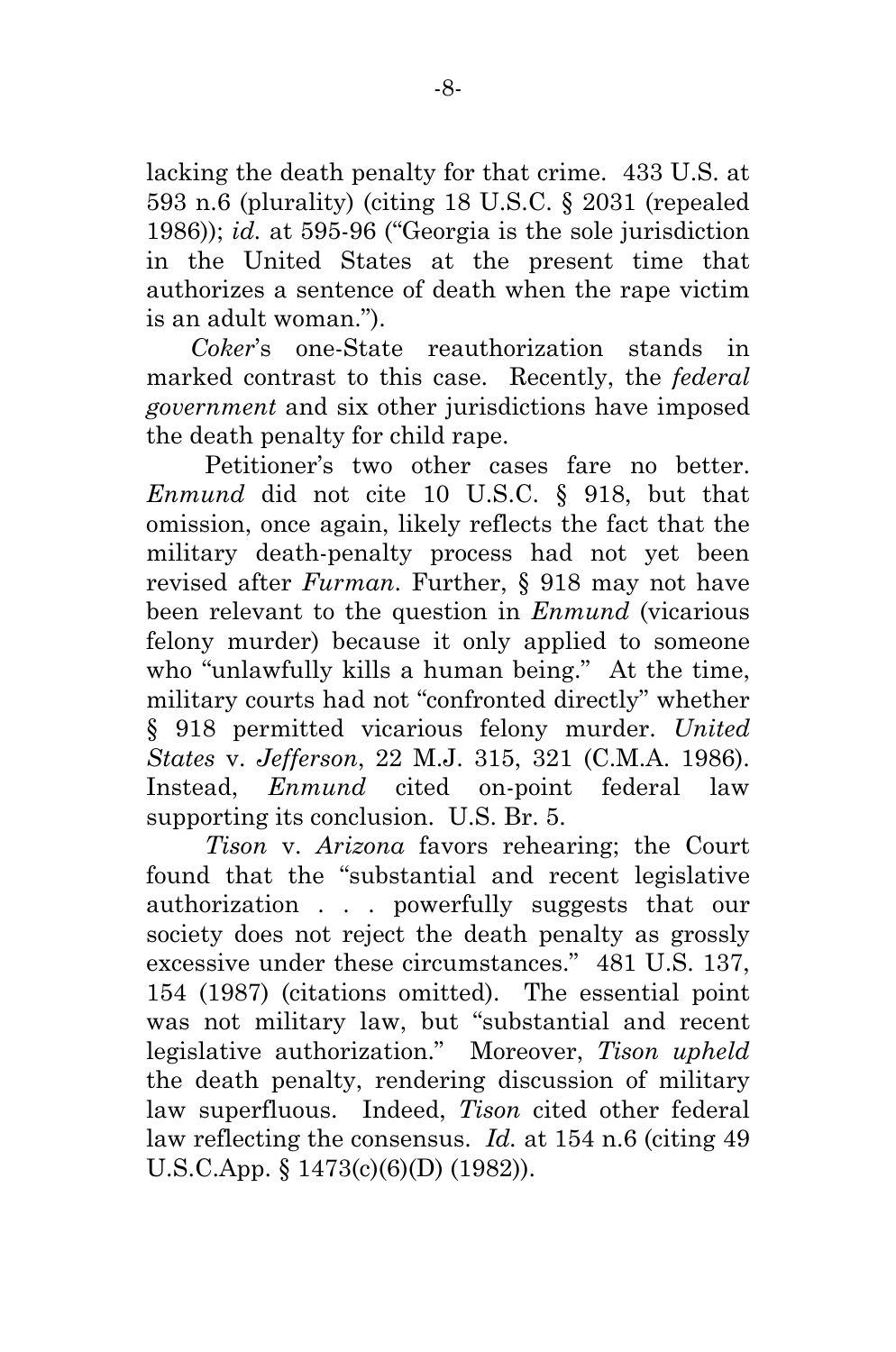Ultimately, in not one of the cases Petitioner cites did this Court cut back on *Wilkerson* or announce that military law was irrelevant to civilian Eighth Amendment challenges.

c. Petitioner contends that "this Court in *Kennedy* asked the right question – namely, whether petitioner is subject to the death penalty under federal law – and gave the right answer: he is not. Nothing more was, or is, required." Opp. 7. Petitioner's reasoning would ultimately plunge this Court's Eighth Amendment jurisprudence into jeopardy.

It is undoubtedly true that Petitioner is not (and will never be) in the military. But Louisiana is *not* arguing that he should be court-martialed. Rather, the point is much simpler and all the more powerful: when Congress enacts a law, be it military or civilian, that law is relevant objective evidence of a national consensus.

Every time the Court decides whether a national consensus exists, it examines the laws of other States not party to the case before it. For example, it would have been no answer in *Roper* to claim that the law of Alabama (which permitted the death penalty for juveniles) and the law of Illinois (which forbade it) were irrelevant because Mr. Simmons faced punishment in Missouri. 543 U.S. at 579-580 (cataloguing Alabama and Illinois law). To accept Petitioner's argument would undo this Court's welltrodden path of resolving Eighth Amendment challenges. Indeed, the failure to consider domestic military law would *a fortiori* call into question any reliance on the laws and practices of foreign jurisdictions.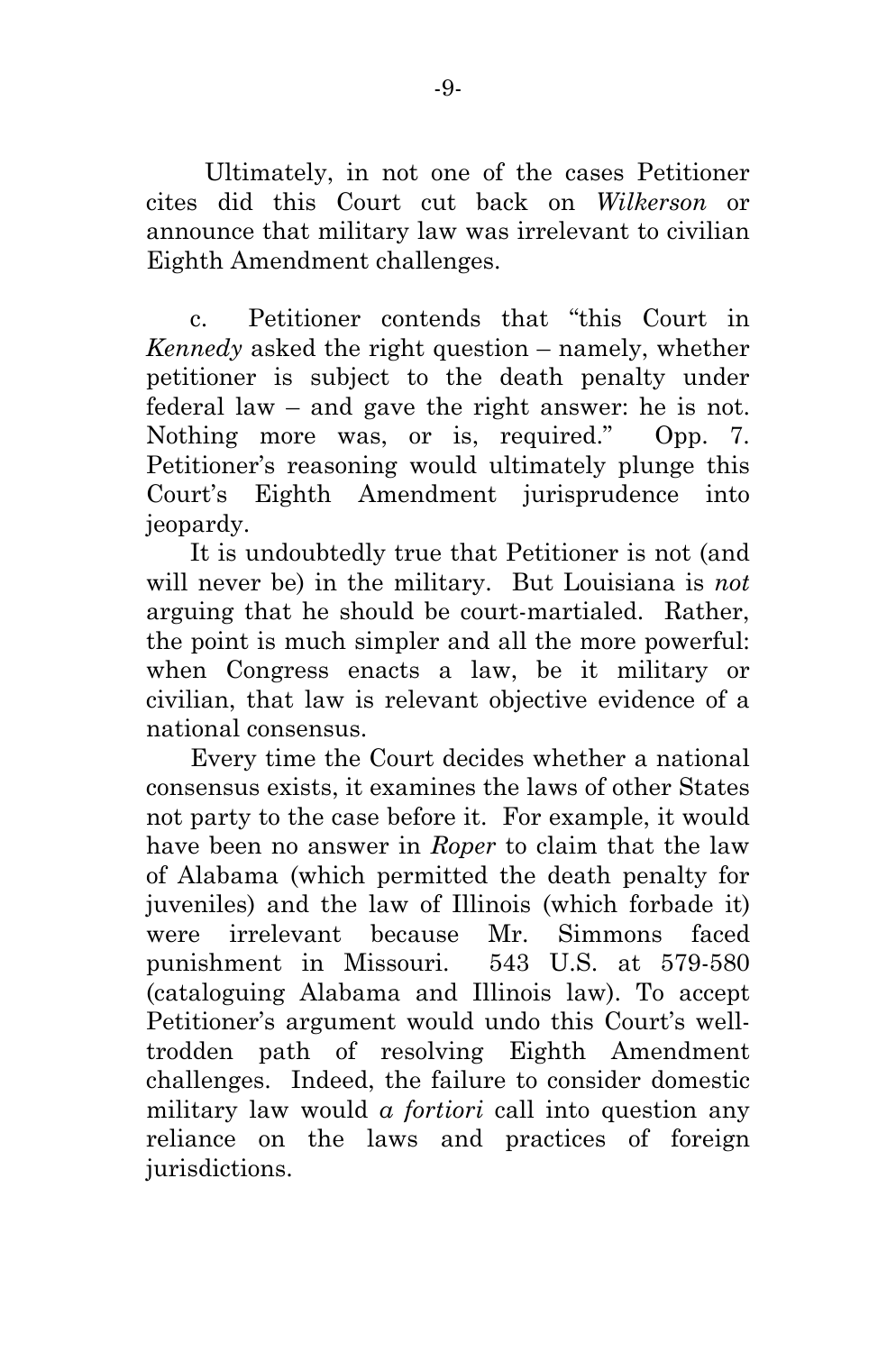4. The Court's June 2008 analysis of "objective indicia of consensus" "follow[ed] the approach" of *Roper, Atkins*, *Coker*, and *Enmund.* Slip op. 11. Under *Atkins*, "[i]t is not so much the number of these States that is significant, but the consistency of the direction of change." 536 U.S. at 315.

However, despite the recent statutes and the active consideration of similar measures in at least five other States when *certiorari* was granted, this Court found "no showing of consistent change ha[d] been made." Slip op. 20. At minimum, the recent federal action invites reconsideration.

Reversal may also be appropriate to ensure consistency with *Atkins*, where this Court looked to the entire corpus of legislative action, including *pending measures*.2 *Atkins* also observed "the evidence carries even greater force when it is noted that the legislatures that have addressed the issue have voted overwhelmingly in favor of the prohibition." 536 U.S. at 316.

Thus, not only are pending measures potential "evidence" of a national consensus, the relevant votes further bolster that evidence. Federal and State legislators have overwhelmingly supported the death penalty for child rape—1170 to 149.3

l

<sup>2</sup> *Atkins* cited a vetoed Texas bill as well as "bills [that] have passed at least one house in other States, including Virginia and Nevada." 536 U.S. at 315. See also *id.* at 315 nn.16-17.

<sup>3</sup> The U.S. House vote was 374-41; Louisiana, 113-23; Georgia, 195-2; Montana, 126-23; Oklahoma, 127-16; South Carolina, 83-26; and Texas, 152-18. These statistics understate support since they omit voice votes in the U.S. and South Carolina Senates.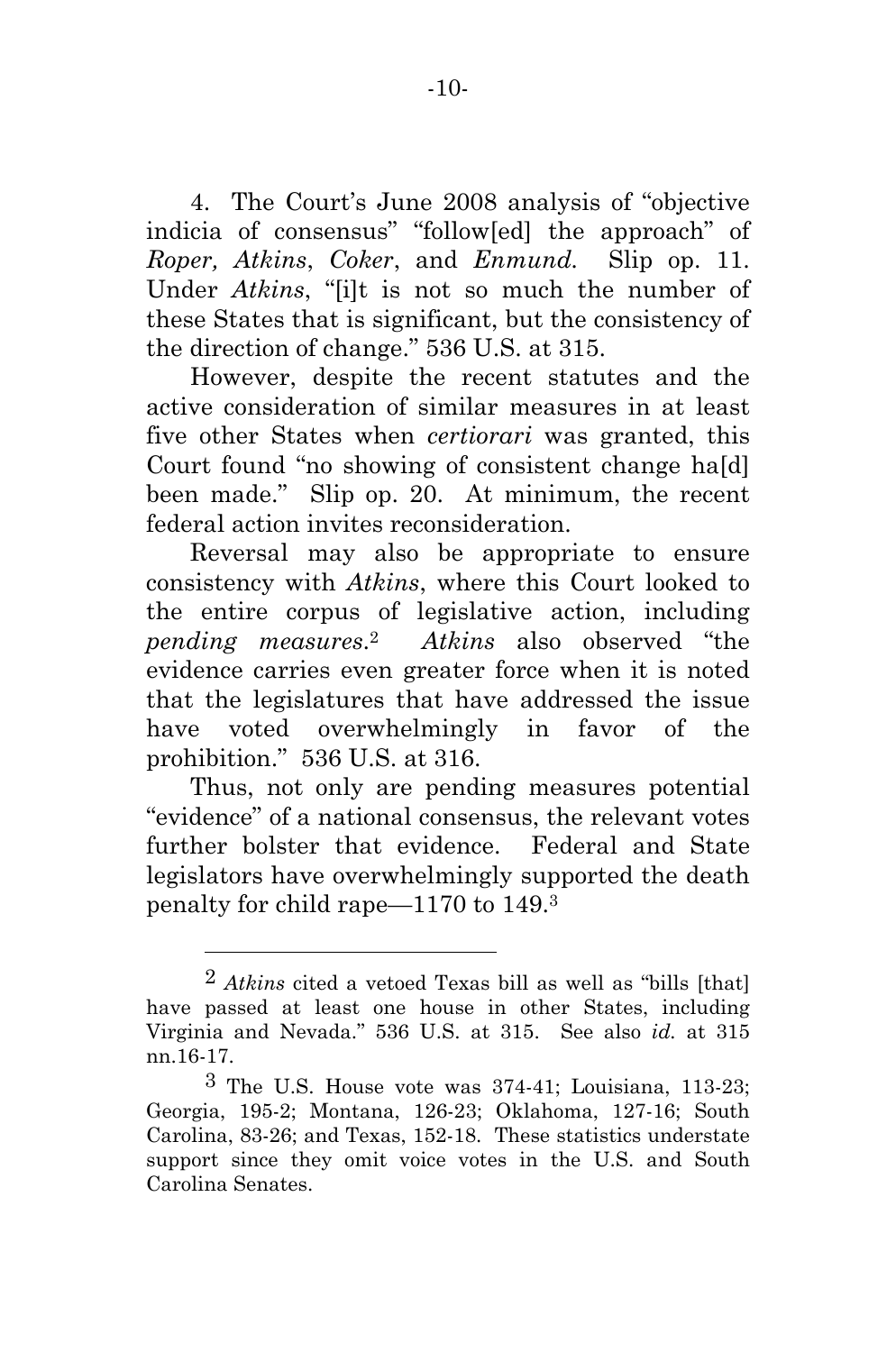This consistently growing trend is even stronger when considered alongside the overwhelming movement in the Federal Government and States toward greater punishment for abusing and raping children after recent highly publicized crimes. U.S. Br. 7-8.

The societal trend supports not only rehearing, but also a decision to uphold Louisiana's law as a constitutional exercise of its power to prescribe proportionate punishment for an egregious crime. "Congress often can better reflect state concerns for autonomy in the details of sophisticated statutory schemes than can the Judiciary, which cannot easily gather the relevant facts and which must apply more general legal rules and categories." *United States* v. *Morrison*, 529 U.S. 598, 661 (2000) (Breyer, J., dissenting).

5. Petitioner contends that Section 552 was part of a "334-page fiscal appropriations" bill and that the "President's reaffirmation of death as a permissible punishment appears within the 800-plus-page Manual for Courts-Martial." Opp. 9. These claims are flatly wrong and irrelevant to boot.

a. As the Petition explained, the President's decision was made in a specific Executive Order, not the Manual. The Order was devoted almost entirely to overhauling sexual offense punishments. Reh'g Pet. 2-3.

b. Section 552(b) was *not* part of an "appropriations bill"; it was in the 2006 Authorization Act. It was a deliberate response to a DOD report examining the UCMJ's treatment of sex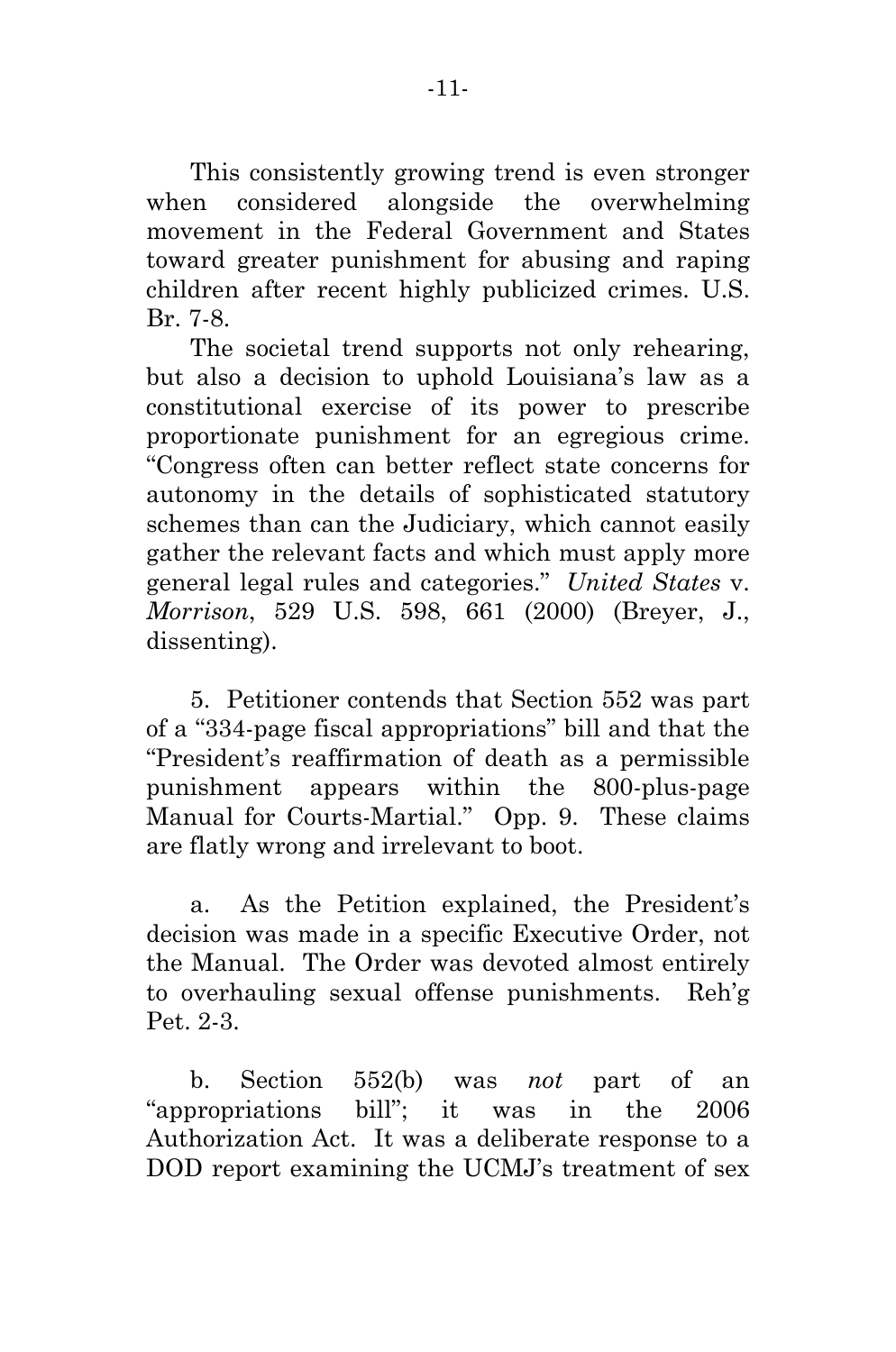crimes and particularly the death penalty for child rape. Reh'g Pet. 2; U.S. Br. 3 n.1.

Petitioner asserts that Louisiana was "seriously misleading" about this Report. Opp. 10. While it is true that other State laws were attached alongside Louisiana's (and Louisiana never contended otherwise), he overlooks the portion of the report recommending Interim Maximum Sentences:

> *Coker* effectively invalidated the death penalty authorization in Article 120 in the case of rape involving adult victims in the absence of some particularly aggravating factor. The Supreme Court has not ruled on the constitutionality of the death penalty as it applies to the rape of children. At least one state believes the death penalty is appropriate and constitutional for the rape of a child younger than twelve. In 1995, Louisiana amended its aggravated rape statute…[to allow] the district attorney the discretion to seek the death penalty for cases involving the rape of a child under the age of twelve.

*Sex Crimes and the UCMJ: A Report for the Joint Service Committee on Military Justice* at 74- 75, *available at* http://www.dod.mil/dodgc/php/. DOD then highlighted the provision before Congress. Reh'g Pet. 2.

Hence, both Congress and DOD were aware of the questions inherent to applying the death penalty to child rape, and when they had occasion to do so, the political branches restructured the statute to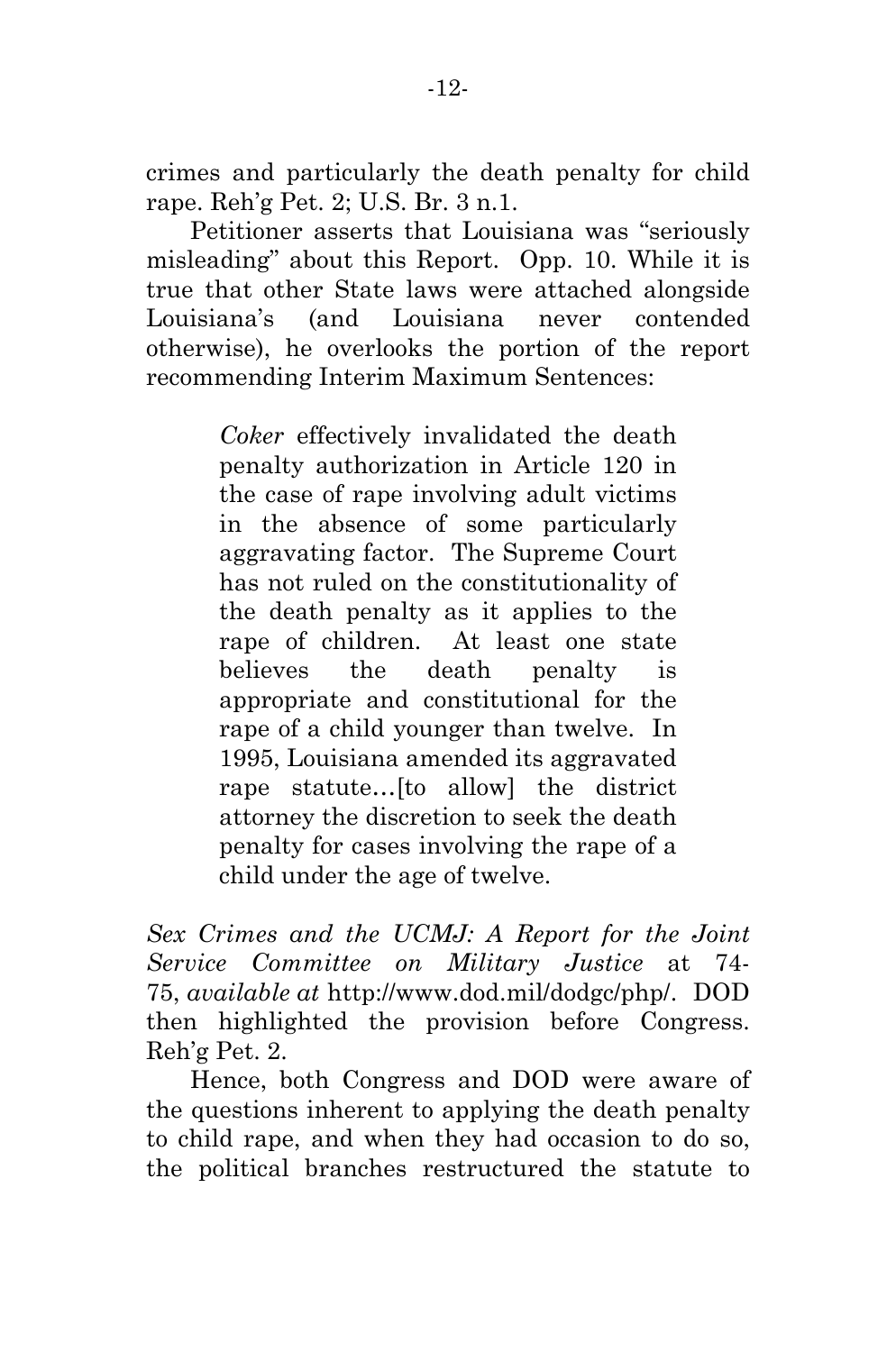comply with *Coker*. Just as Louisiana's action influenced federal law, Louisiana's action may well have influenced other jurisdictions had they possessed the time to study these reforms.

c. Petitioner misreads the 2006 Act. He asserts that the Act withdrew legislative support for the death penalty for child rape. Opp. 9 & n.5. Not. At. All.

The Act's interim provisions explicitly *provided* the death penalty for child rape. See  $\S 552(b)(1)$ . The Act put those provisions in place "[u]ntil the President otherwise provides pursuant to section 856 of title 10." *Id.* That is not a withdrawal of the death penalty; it affirmed the child-rape provision and made it consistent with other UCMJ punishments:

> It is clear that Congress has been willing for the President to play the major role in determining what punishments may be imposed by courtsmartial. . . . Under Article 56, UCMJ, 10 USC § 856, "[t]he punishment which a court-martial may direct for an offense may not exceed such limits as the President may prescribe for that offense." Article 18, UCMJ, 10 USC § 818, states that a general court-martial "may, *under such limitations as the President may prescribe,* adjudge any punishment not forbidden by [the Code], including the penalty of death when specifically authorized by" the Code. (Emphasis added.) When these Articles are taken together, they reveal that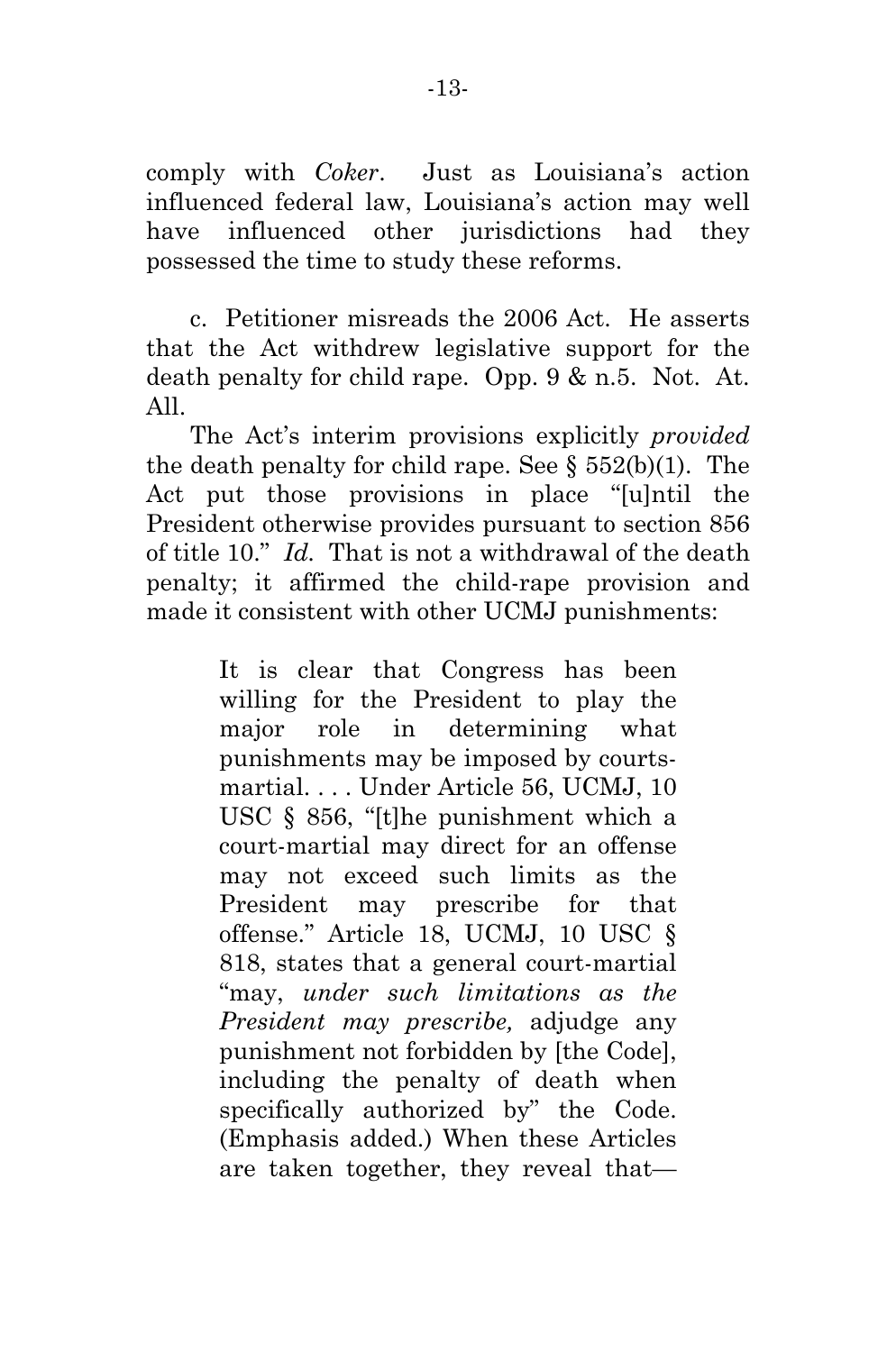instead of legislating maximum punishments as it has done in Title 18 of the United States Code for cases tried in the District Courts—Congress has decided that the President shall set the maximum punishments imposable in trials by courts-martial.

### *Curtis*, 32 M.J. at 261.

The President has not provided otherwise; he has *confirmed* Congress' imposition of the death penalty for child rape. Petitioner's bizarre claim that the death penalty has been withdrawn ignores the plain text of the Congressional enactment.

d. Finally, the fact that the Parties did not raise § 552(b) beforehand does not make the statute any less deliberate. Opp. 9-11. "[C]ourts must presume that a legislature says in a statute what it means and means in a statute what it says there." *Connecticut National Bank* v*. Germain*, 503 U.S. 249, 253-54 (1992). Petitioner's argument would damage the fabric of law—letting courts second-guess which statutes were passed with sufficient attention and which ones were not. Because sufficiency will always be in the eye of the beholder, this is a recipe for disaster.

6. Petitioner also contends that "[t]he military last executed someone for rape in 1961, and it apparently has not even sought—let alone obtained—such a sentence since." Opp. 7-8. This is also wrong. See *United States* v. *Straight*, 42 M.J. 244, 247 (C.A.A.F. 1995) (stating that the Navy sought the death penalty for rape and attempted-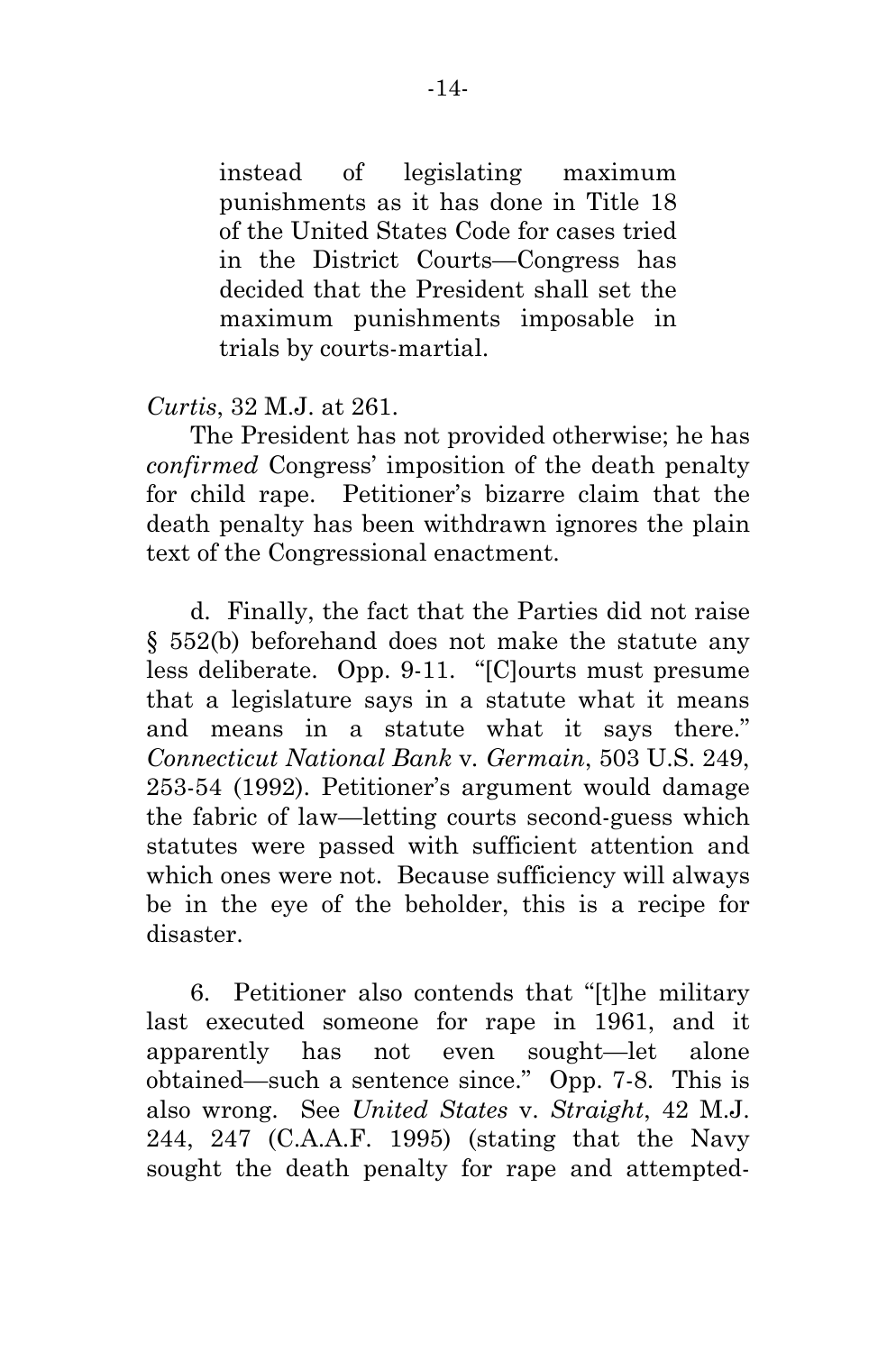murder).4 In any event, the recency of the statutes, including Section 552(b), explains these statistics. And due to *Coker*'s broad language, prosecutors may have been unwilling to test the water.<sup>5</sup>

That the death penalty has not been used recently for child rape is no more indicative of a consensus than the fact that no one has been executed for treason since 1859. Reh'g Pet. 7 n.7. In fact, due to the recency of child rape statutes, evidence of a consensus is stronger here than even for treason.

Petitioner also argues that the number of jurisdictions with the death penalty for child rape is small, even counting the federal government. Opp. 11. But the Eighth Amendment test does not employ an abacus; it is a careful inquiry into whether a social consensus exists. This Court has warned that recent and consistent trends far eclipse raw numbers. And here, *the Federal Government*, and jurisdictions encompassing nearly 50 million individuals, recently authorized the death penalty for child rape. Reh'g Pet. 7.

7. Petitioner suggests two ways to sweep the above difficulties under the rug. Both fail.

 $\overline{a}$ 

<sup>4</sup> Petitioner's brief is marred by a number of other factual errors about the military-justice system. See posting of CAAFlog to CAAFlog, http://caaflog.blogspot.com (Sept. 17, 2008, 21:21 EDT) (discussing some of these errors).

 $5$  Louisiana understands that this argument is speculative, as is Petitioner's response to it. The only way to find out is to let the democratic process unfold, which favors rehearing for reasons explained in Part 2.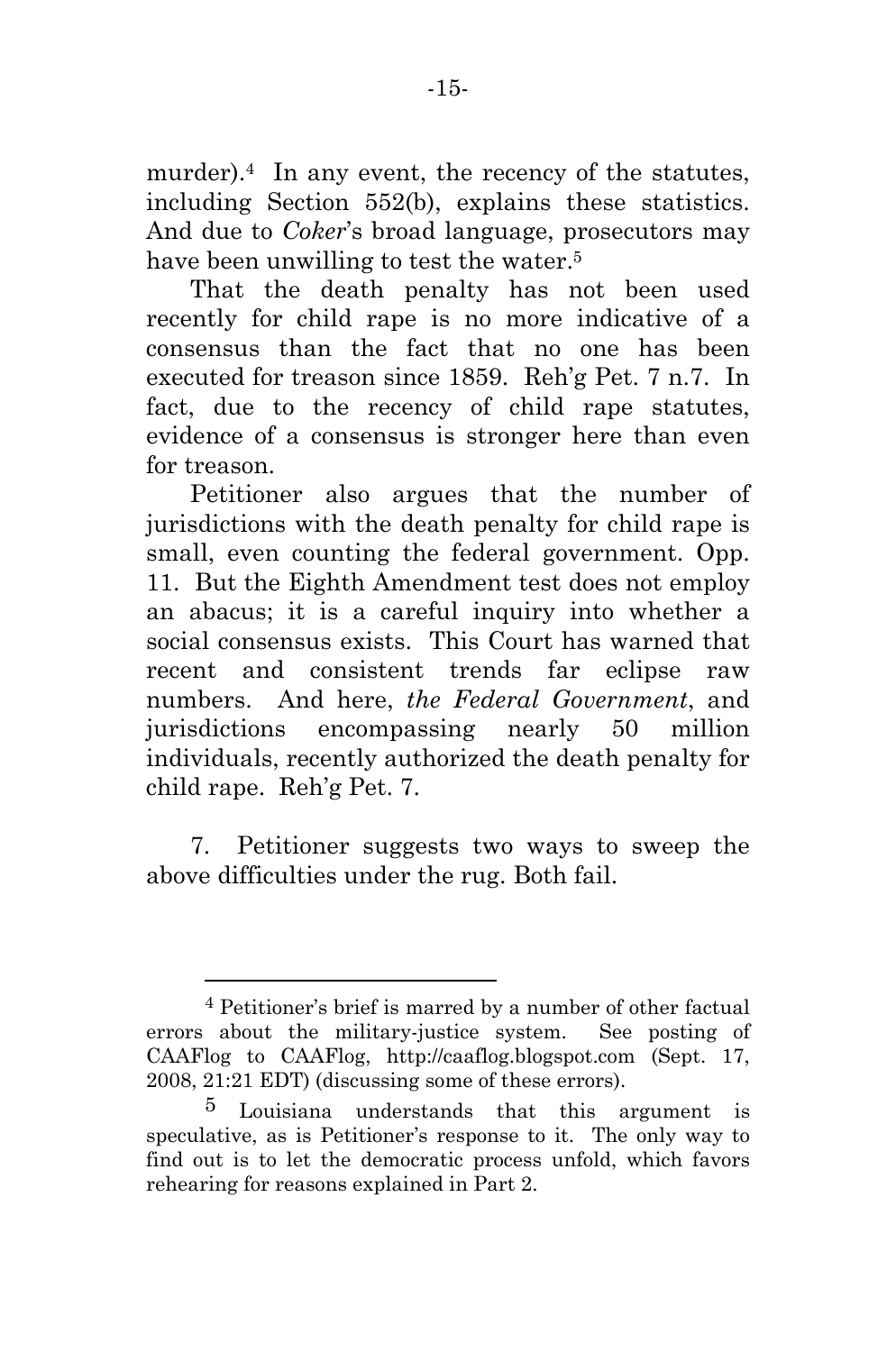a. He first suggests that this Court can simply leave Section 552(b) for another day. Opp. 7. That solution, deemed insufficient by the very Government administering the statute, is precluded by the categorical opinion below. U.S. Br. 7. Moreover, it would not grapple with the serious questions Section 552(b) raises about this Court's June 2008 opinion. That June decision is susceptible to the same interpretive dilemma as the one *Coker*  created. While the military ultimately interpreted that case correctly,6 other courts and legislators did not. Dissent slip op. at 3-4 (Alito, J., dissenting). Likewise, in this case, legislatures and courts alike may question whether the June opinion is limited to child rape or whether it applies more broadly.

Petitioner contends that this Court has carved out the military in previous cases. Opp. 5-6. But this Court has never held that military personnel could be subject to punishments that it deems "cruel and unusual" for the rest of the population. None of the cases cited by Petitioner at 5-6 suggest otherwise. To do so could create grave equal protection problems. See Laurence Tribe, *The Supreme Court is Wrong on the Death Penalty*, WALL ST. J., July 31, 2008. If a particular child is raped in the suburbs of New Orleans it does not alter the "cruel and unusual" analysis to know that the rapist is in the Coast Guard as opposed to the local police. To give the petty officer death, and the police officer life, is in

 $\overline{a}$ 

<sup>6 &</sup>quot;*Coker*, however, leaves open the question of whether it is permissible to impose the death penalty for the rape of a minor by an adult." 2008 Manual for Courts-Martial, Appendix 23, Section 45 (2008).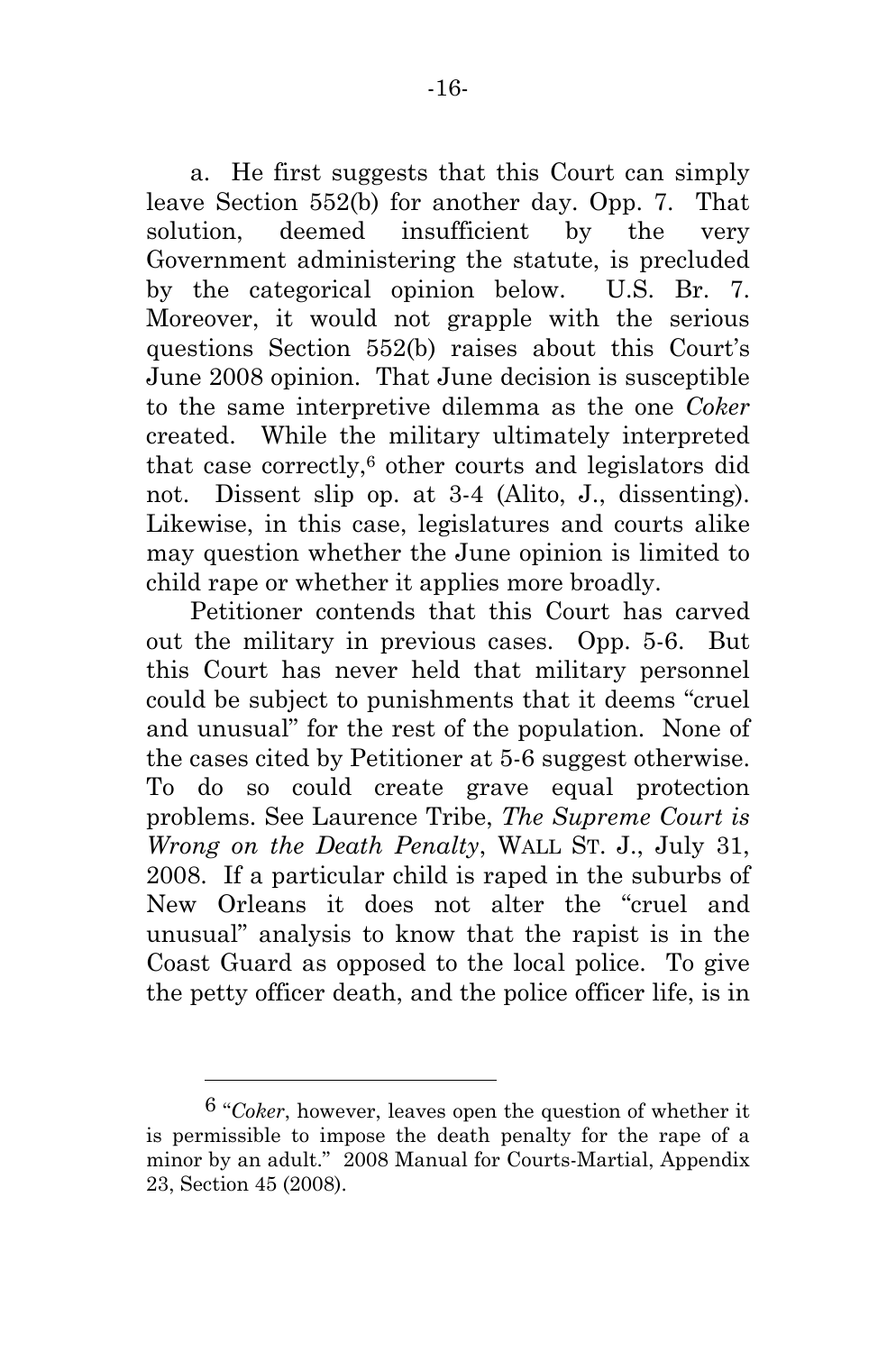deep tension with "equal *protection* of the laws." U.S. Const. amend. XIV.

In the rare instances when modern military law employs noncivilian rules, a unique military interest is at stake. For example, in *Parker* v. *Levy*, the issue of disobeying command orders justified special punishment. 417 U.S. 733, 737 (1974). There is no similar argument about child rape, and military courts have drawn no such distinction with adult rape. See *Matthews*, 16 M.J. at 380 (applying *Coker* to courts-martial); *United States* v. *McReynolds*, 9 M.J. 881, 882 (A.F.C.M.R. 1980) (referring to *Coker* as "binding upon us." (citation omitted)); *United States* v. *Clark*, 18 M.J. 775, 776 (N-M.C.M.R. 1984); *Straight*, 42 M.J. at 247.

Petitioner proposes that child rape in the military could be an offense "against the State." Opp. 7. That argument, once again, proves Louisiana's point: The very same observation applies to other, nonmilitary, forms of child rape. The rape of children who are wards of the State or in foster homes could be easily characterized as crimes "against the State." So, too, the rape of a child by a law enforcement officer can have the same impact upon a local community as that hypothesized by Petitioner for the military.<sup>7</sup> However, under the June 2008 decision, these cases, and all others, would be ineligible for the death penalty—no matter how many legislators believe otherwise.

If this Court does not address the relevance of a recent federal law to its objective indicia analysis, it would implicitly subordinate that analysis to this

 $\overline{a}$ 

<sup>7</sup> Section 552(b) does not limit the death penalty to battlefield situations, as Petitioner's brief implies. Opp. 7.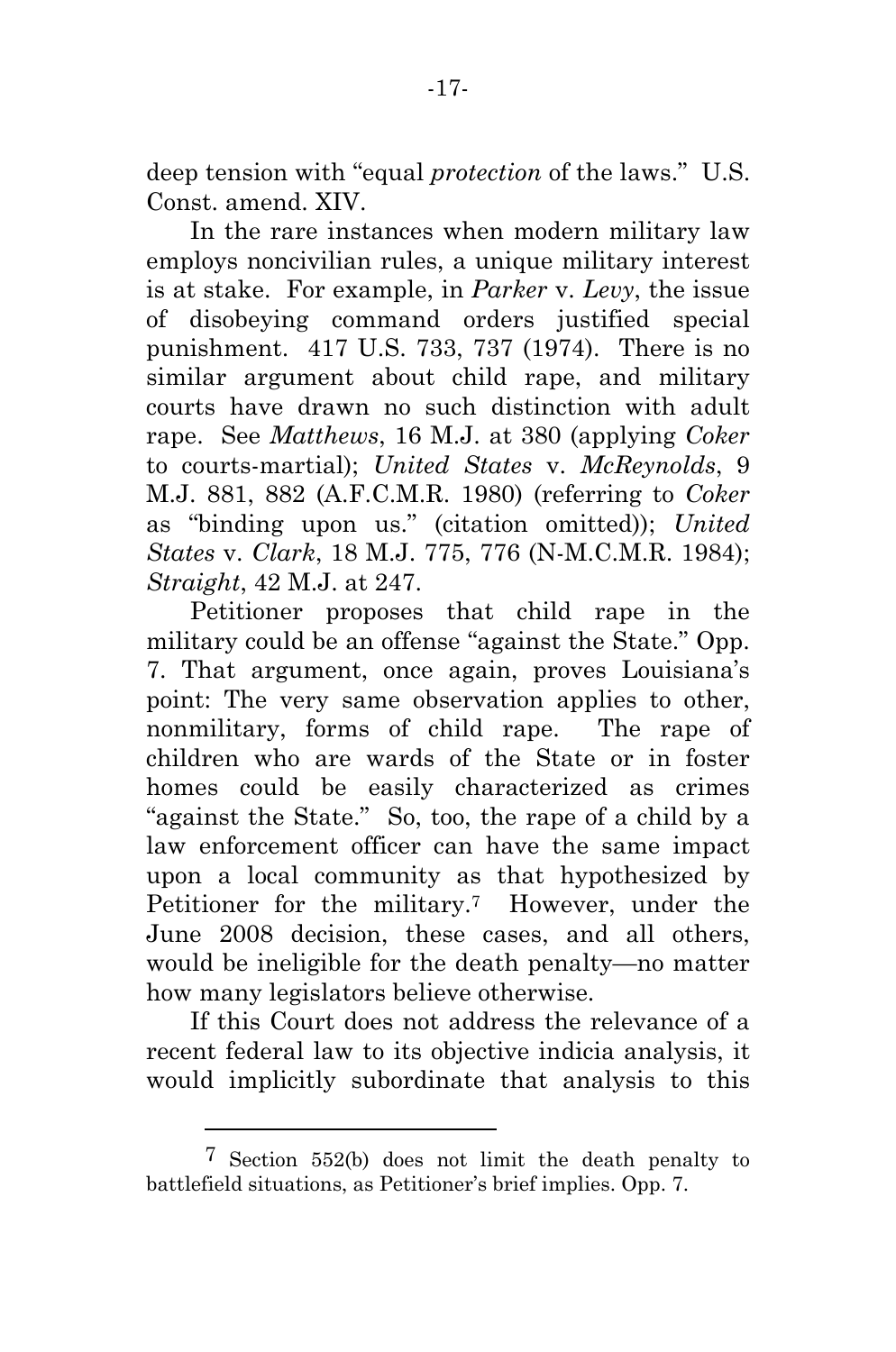Court's independent judgment. It would furthermore subject the military justice system to piecemeal application of this Court's holdings and invite uncertainty.

b. In a single paragraph at the end of his brief, Petitioner alternatively suggests that the Court's second prong, its independent judgment, justifies the June 2008 decision. Opp. 11-12. He does not explain how this factor, standing alone, would suffice for a task of such magnitude. This Court has never resorted to its independent judgment alone to void a punishment under the Eighth Amendment: "All of our cases condemning a punishment under this mode of analysis also found that the objective indicators of state laws or jury determinations evidenced a societal consensus against that penalty." *Stanford* v. *Kentucky*, 492 U.S. 361, 379 (1989) (plurality) (citations omitted).

Moreover, the recent action by Congress and the President evince their independent judgment that the death penalty is appropriate for child rape. Such decisions are relevant not only as indicia of national consensus, but also because they inform this Court's own judgment about what is cruel and unusual. "The usual presumption is that Members of Congress, in accord with their oath of office, considered the constitutional issue and determined the amended statute to be a lawful one  $\ldots$ . *Boumediene* v. *Bush*, 128 S. Ct. 2229, 2243 (2008).

Petitioner's suggestion, if anything, boomerangs. His notion that this Court's "independent judgment" alone could void a specific punishment would, on its own terms, require rehearing by jettisoning settled Eighth Amendment jurisprudence. Although this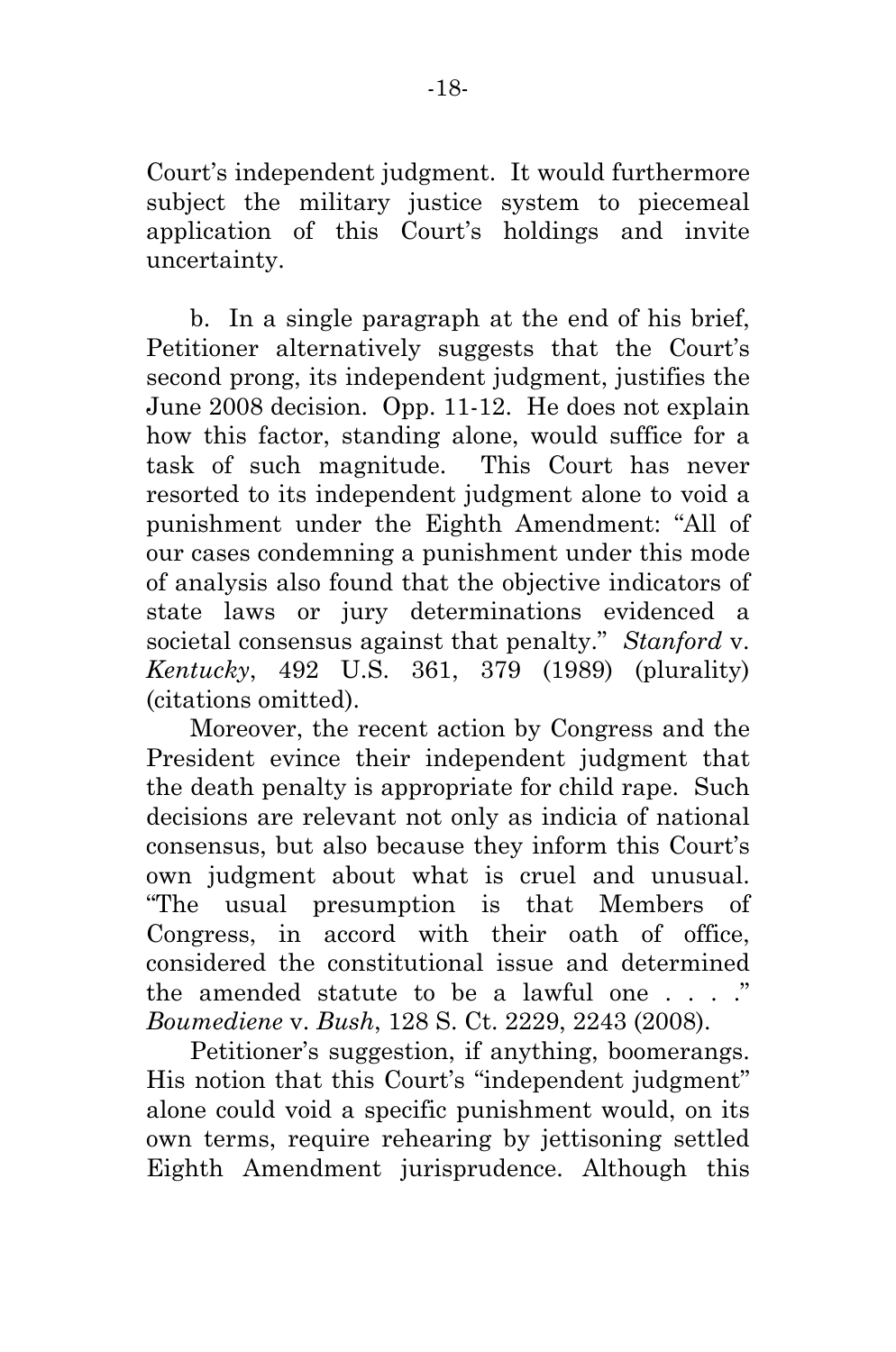Court could determine that its independent judgment is controlling, at present that factor is but one aspect of a complex Eighth Amendment analysis. As the Petition explained, such a dramatic departure from precedent would need to be tested and shaped appropriately through reargument. Reh'g Pet. 4-5, 12-13. Petitioner's Opposition never contends otherwise.

#### **CONCLUSION**

Accordingly, the Petition should be granted.

Respectfully submitted,

VIET D. DINH LIZETTE B. HERRAIZ BRIAN J. FIELD BANCROFT ASSOCIATES PLLC 1919 M Street, N.W. Suite No. 470 Washington, D.C. 20036 (202) 234-0090

NEAL KUMAR KATYAL\* 600 New Jersey Avenue, N.W. Washington, D.C. 20001 (202) 662-9000

*\*Counsel of Record* 

PAUL. D. CONNICK, JR. District Attorney JEFFERSON PARISH STATE OF LOUISIANA

JULIET L. CLARK TERRY M. BOUDREAUX Assistant District Attorneys OFFICE OF THE DISTRICT **ATTORNEY** 200 Derbigny Street Gretna, Louisiana 70053 (504) 368-1020

September 24, 2008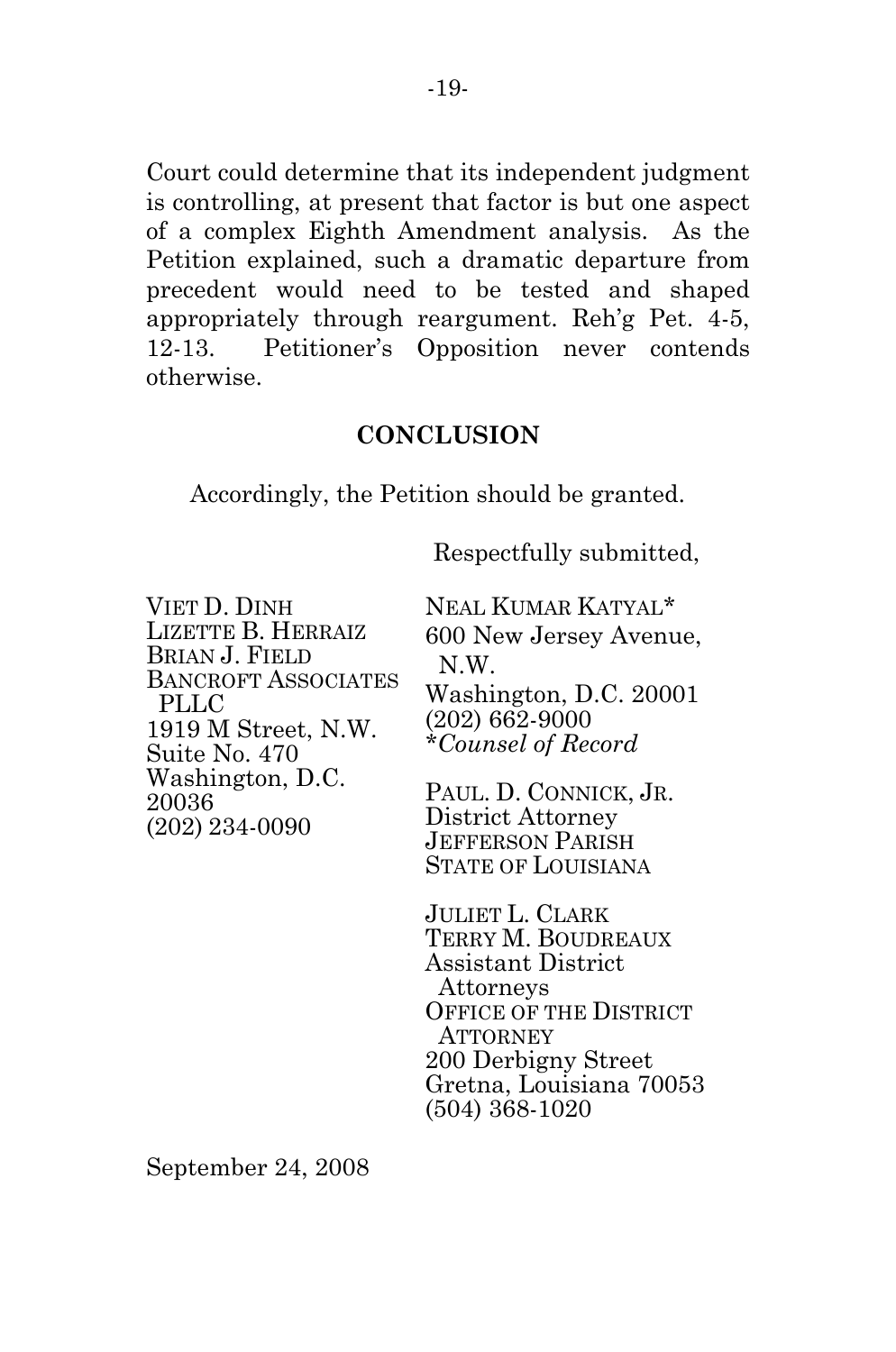# **APPENDIX A**

#### **Statement of Senator John McCain**

TITLE: Statement of Senator John McCain: McCain Disappointed with Supreme Court Ruling that Fails to Protect our Children.

DATE: June 25, 2008

SOURCE: Office of Senator John McCain, Press Release

*WASHINGTON, D.C***. –** U.S. Senator John McCain (R-Ariz.) today released the following statement regarding the Supreme Court's decision issued in *Kennedy v. Louisiana*:

"As a father, I believe there is no more sacred responsibility in American society than that of protecting the innocence of our children. I have spent over twenty-five years in Congress fighting for stronger criminal sentences for those who exploit and harm our children. Today's Supreme Court ruling is an assault on law enforcement's efforts to punish these heinous felons for the most despicable crime. That there is a judge anywhere in America who does not believe that the rape of a child represents the most heinous of crimes, which is deserving of the most serious of punishments, is profoundly disturbing."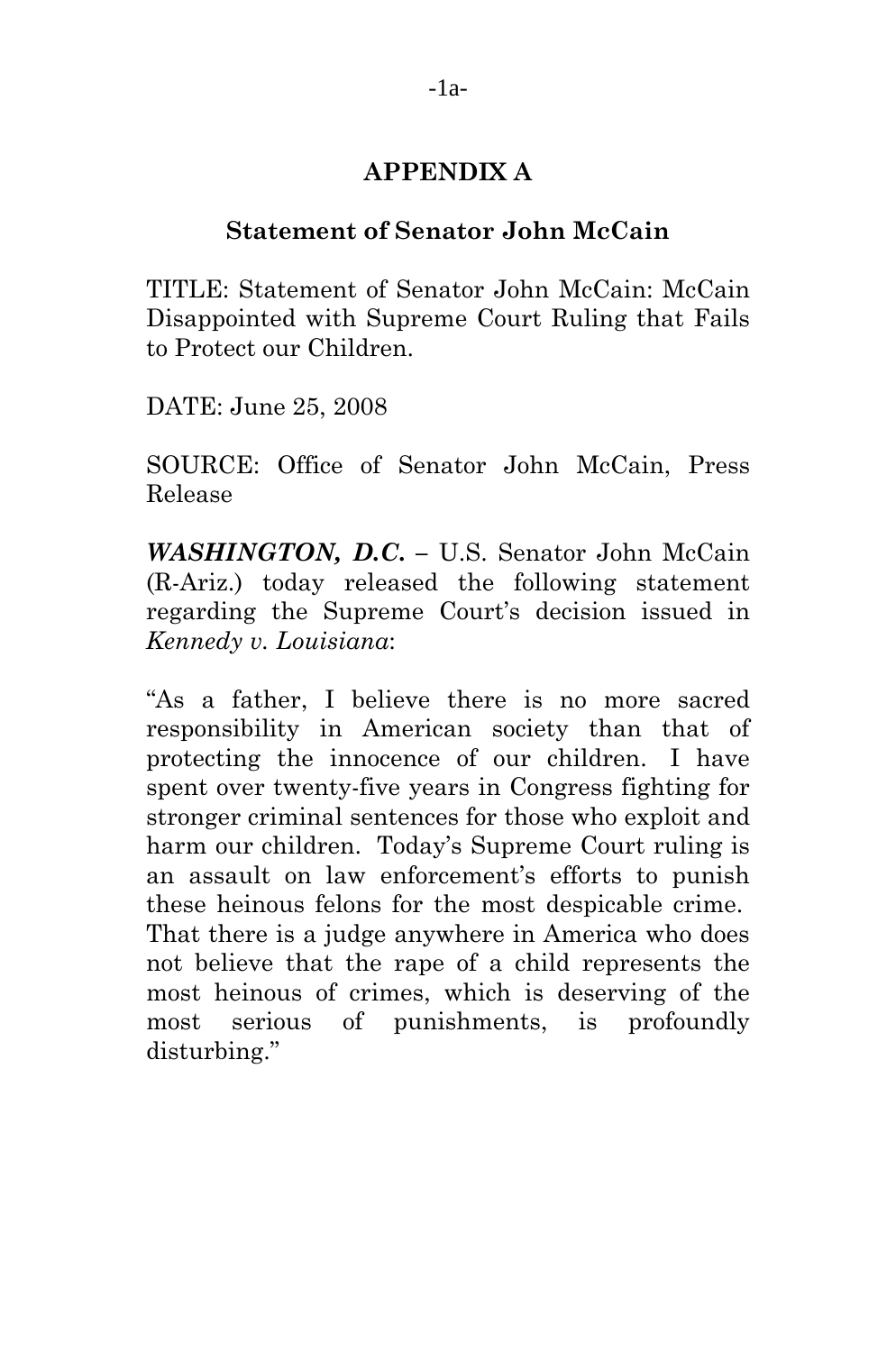# **APPENDIX B**

### **Statement of Senator Barack Obama**

TITLE: Obama Disagrees with High Court on Child Rape Case

DATE: June 25, 2008

AUTHOR: Sara Kugler

SOURCE: Associated Press

Democrat Barack Obama said Wednesday he disagrees with the Supreme Court's decision outlawing executions of people who rape children, a crime he said states have the right to consider for capital punishment.

"I have said repeatedly that I think that the death penalty should be applied in very narrow circumstances for the most egregious of crimes," Obama said at a news conference. "I think that the rape of a small child, 6 or 8 years old, is a heinous crime and if a state makes a decision that under narrow, limited, well-defined circumstances the death penalty is at least potentially applicable, that that does not violate our Constitution."

The court's 5-4 decision Wednesday struck down a Louisiana law that allows capital punishment for people convicted of raping children under 12, saying it violates the Constitution's ban on cruel and unusual punishment.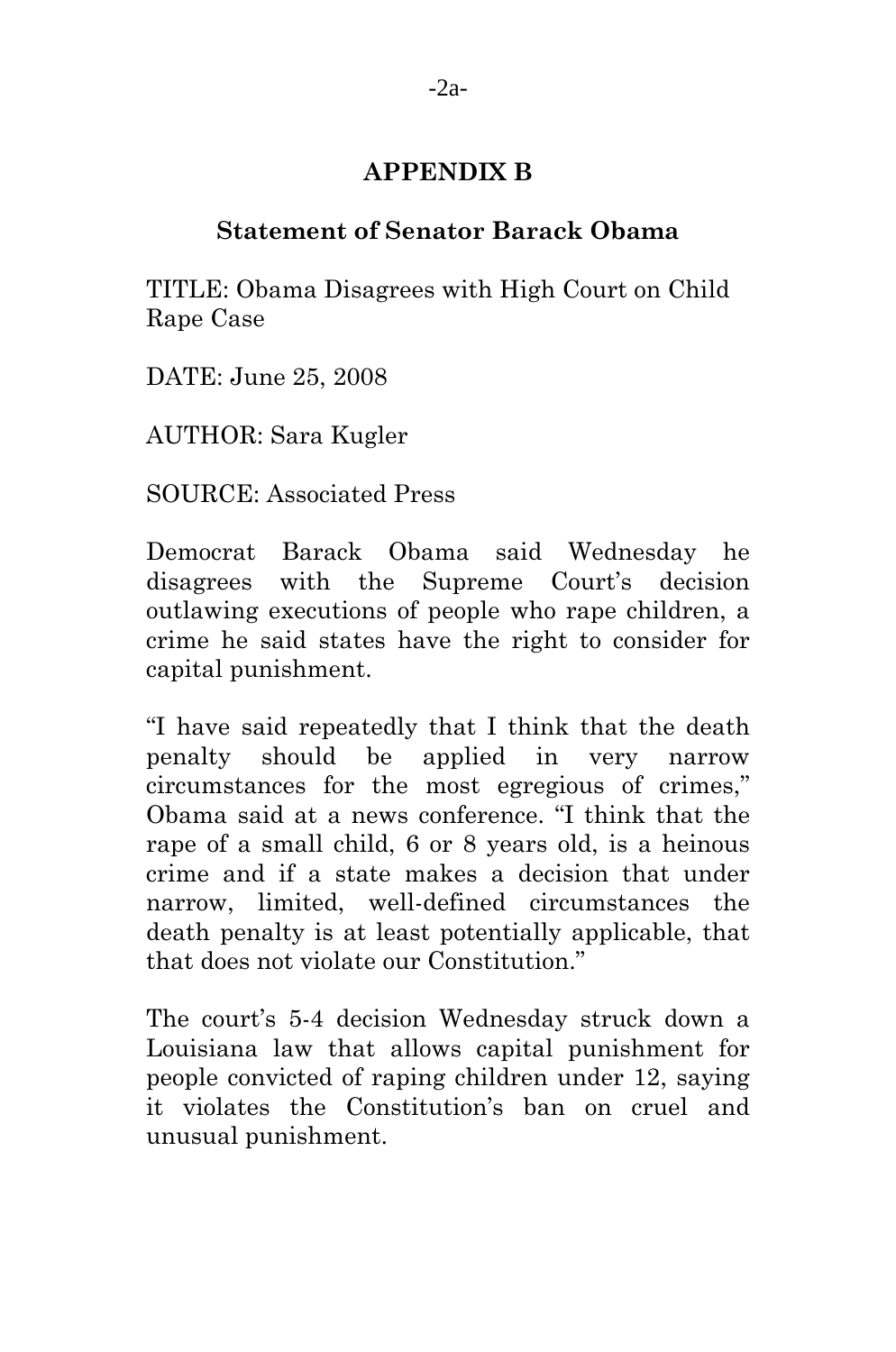The ruling spares the only people in the U.S. under sentence of death for that crime — two Louisiana men convicted of raping girls 5 and 8. It also invalidates laws on the books in five other states that allowed executions for child rape that does not result in the death of the victim.

Obama's Republican rival, John McCain, also criticized the court's decision, calling it "an assault on law enforcement's efforts to punish these heinous felons for the most despicable crime."

"That there is a judge anywhere in America who does not believe that the rape of a child represents the most heinous of crimes, which is deserving of the most serious of punishments, is profoundly disturbing," McCain said in a statement.

Obama, the likely Democratic presidential nominee, said that had the court "said we want to constrain the abilities of states to do this to make sure that it's done in a careful and appropriate way, that would have been one thing. But it basically had a blanket prohibition and I disagree with that decision."

Obama has two daughters, ages 7 and 9.

He has long supported the death penalty while criticizing the way it is sometimes applied.

As an Illinois legislator, he helped rewrite the state's death penalty system to guard against innocent people being sentenced to die. The new safeguards included requiring police to videotape interrogations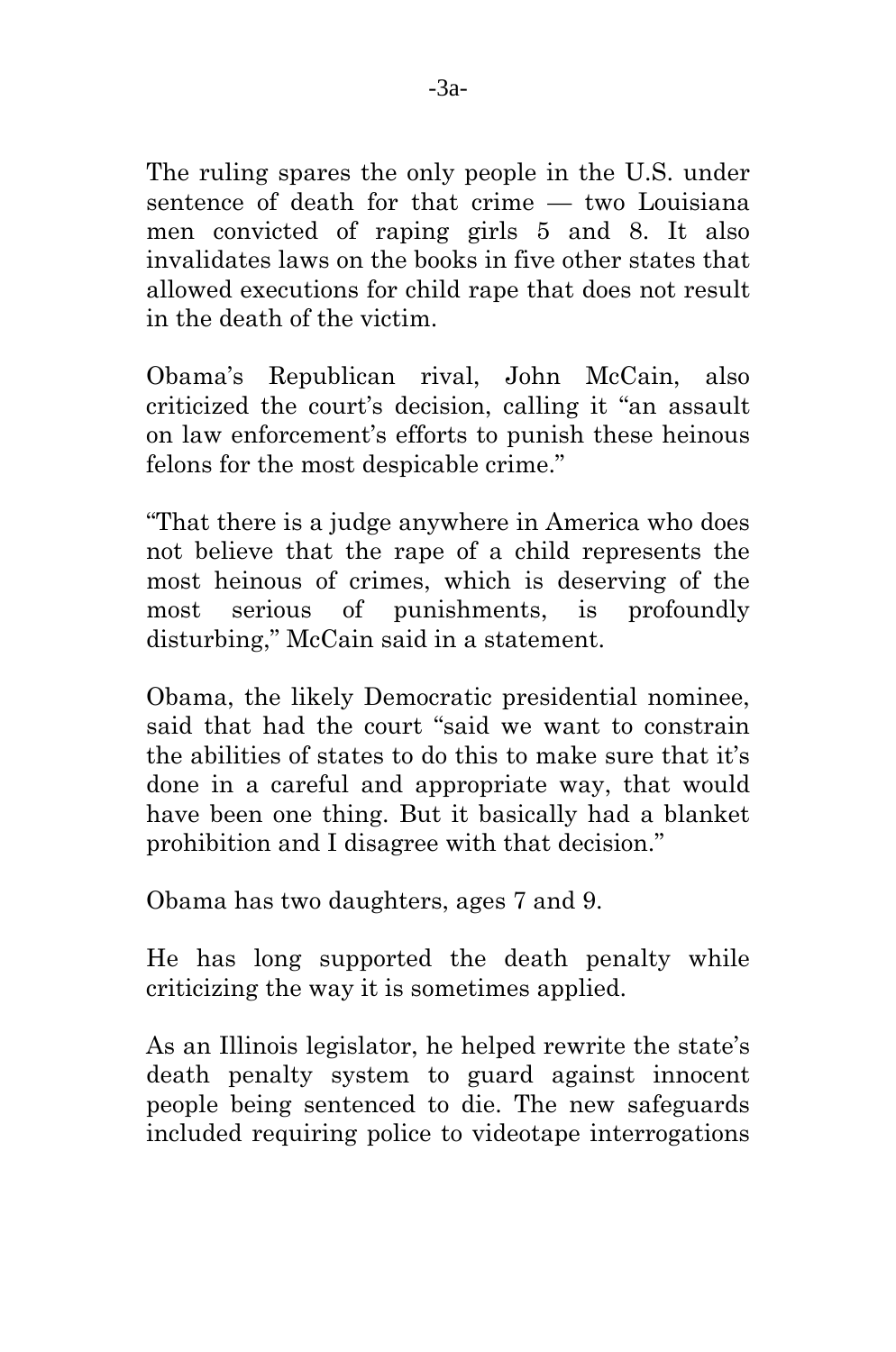and giving the state Supreme Court more power to overturn unjust decisions.

He also opposed legislation making it easier to impose the death penalty for murders committed as part of gang activity. Obama argued the language was too vague and could be abused by authorities.

But Obama has never rejected the death penalty entirely. He supported death sentences for killing volunteers in community policing programs and for particularly cruel murders of elderly people.

"While the evidence tells me that the death penalty does little to deter crime, I believe there are some crimes — mass murder, the rape and murder of a  $child$  — so heinous, so beyond the pale, that the community is justified in expressing the full measure of its outrage by meting out the ultimate punishment," he wrote in his book "The Audacity of Hope."

In 1988, a question about rape and capital punishment tripped up Democratic presidential nominee Michael Dukakis.

Dukakis was asked during a nationally televised debate with Republican George H. W. Bush whether he'd still oppose the death penalty if his wife were raped and murdered.

His unemotional, dispassionate answer was ridiculed, and gave Republicans more material to paint him as an emotionless liberal.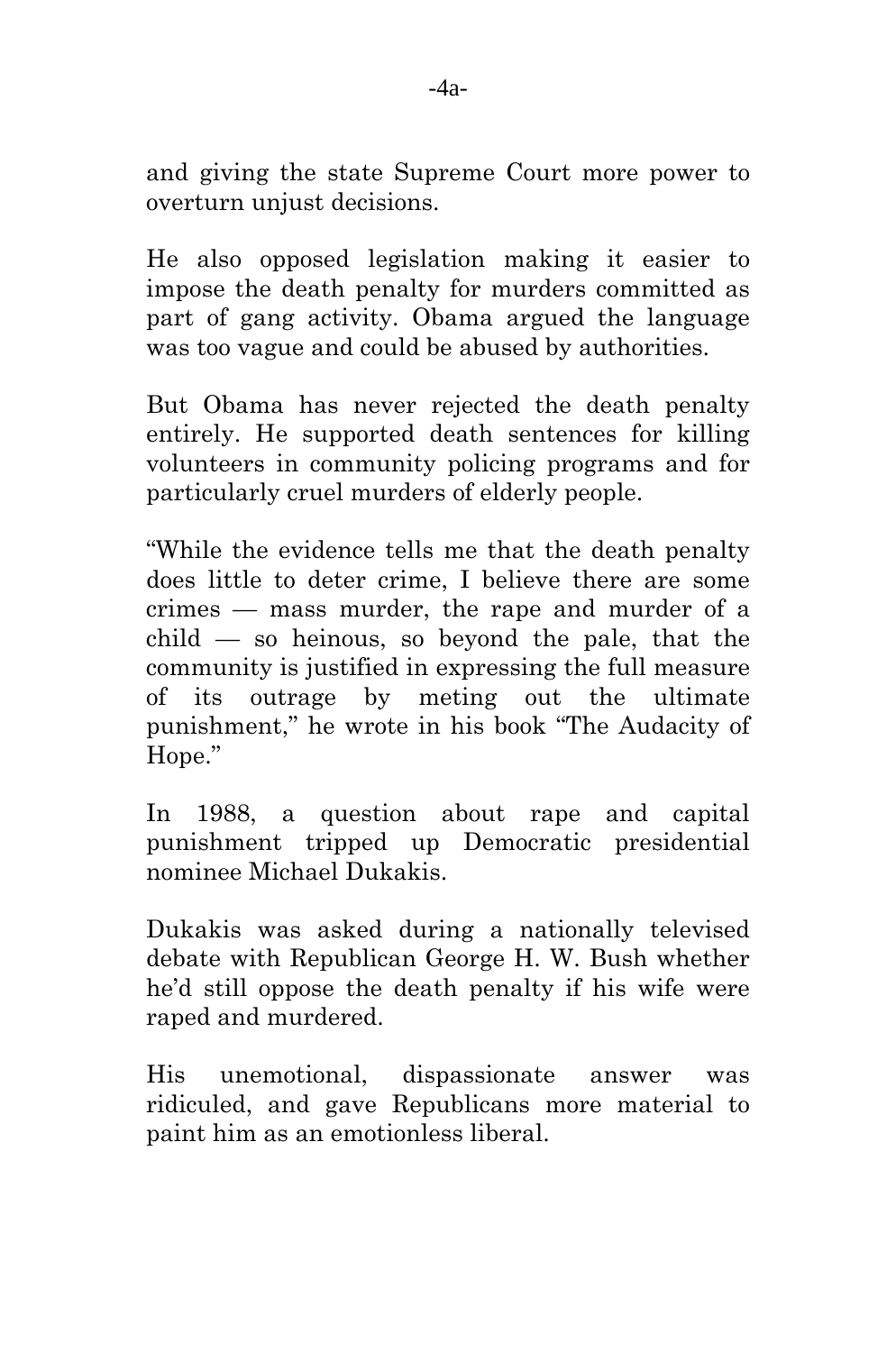At the news conference Wednesday, Obama answered questions on a number of topics, including a compromise eavesdropping bill the Senate was preparing to consider. He said he supports the bill, which would establish new rules to govern when the National Security Agency, CIA, FBI or others can tap American phone and computer lines.

The bill also effectively gives legal immunity to telecommunications companies that helped the government eavesdrop on calls and e-mails for years after the Sept. 11 terrorist attacks, without the approval of a special, secret court.

Obama, who opposed an earlier version of the bill, said he supports the compromise partly because it would prohibit presidents from superseding surveillance rules in the future.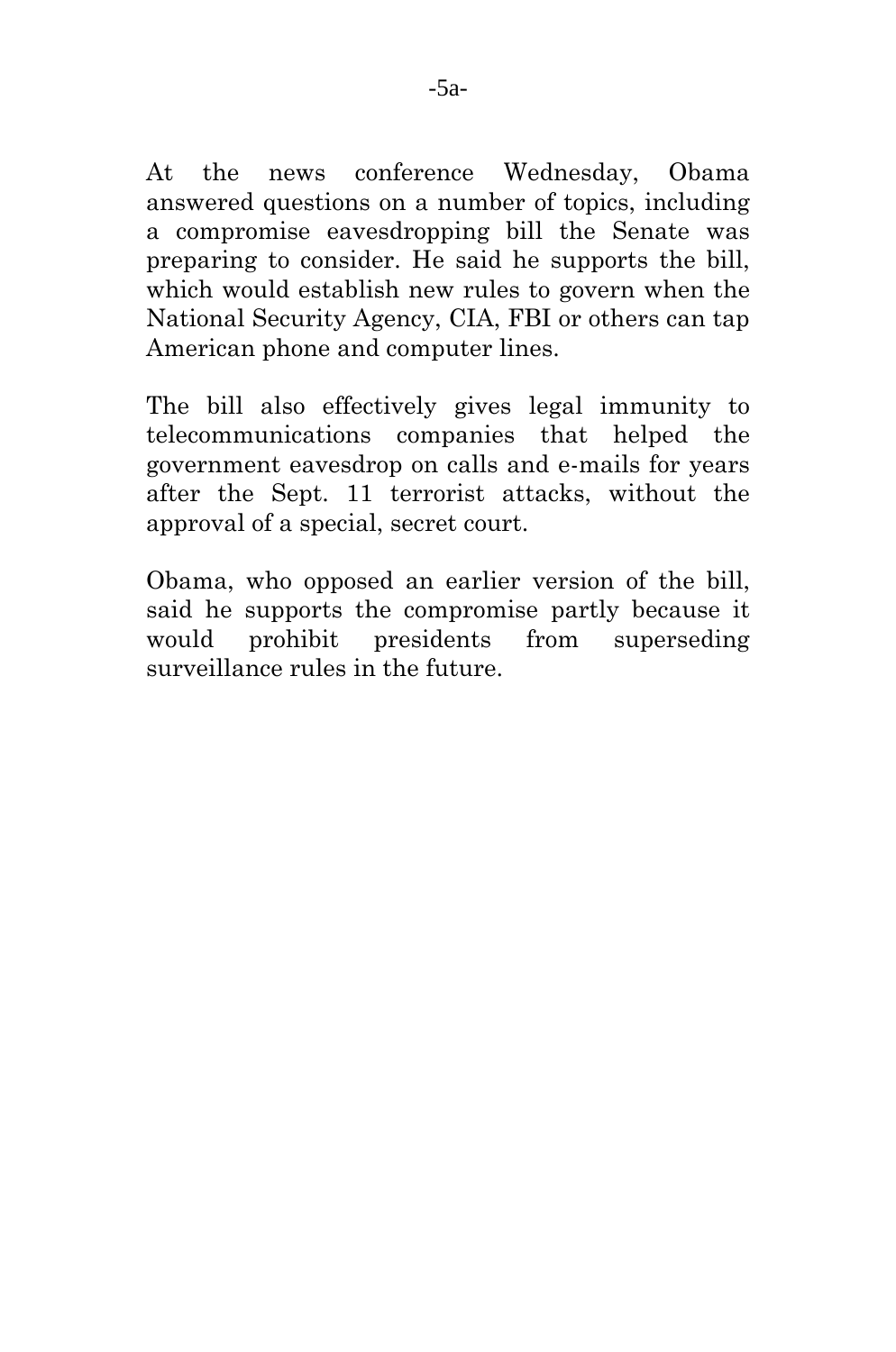#### **APPENDIX C**

### **Letter from Representative Roy Blunt,** *et al.*

July 10, 2008

Chief Justice John G. Roberts, Jr. Justice John Paul Stevens Justice Antonin Scalia Justice Anthony M. Kennedy Justice David H. Souter Justice Clarence Thomas Justice Ruth Bader Ginsburg Justice Stephen G. Breyer Justice Samuel A. Alito, Jr. Supreme Court of the United States Washington, DC 20543

Dear Justices,

 We were deeply dismayed by the Court's decision in *Kennedy v. Louisiana* on June 25, 2008, that failed to understand both the immeasurable pain, anguish and life-long scars of children under twelve who are brutally raped by an adult and the legislative response that balanced that harm by making the death penalty the maximum punishment for these horrific crimes. However, we were even more troubled to learn that a central factual basis for the majority opinion was not only incomplete, but inaccurate.

 Specifically, the Court in the majority opinion noted that in the Federal Death Penalty Act of 1994 Congress "expanded the number of federal crimes for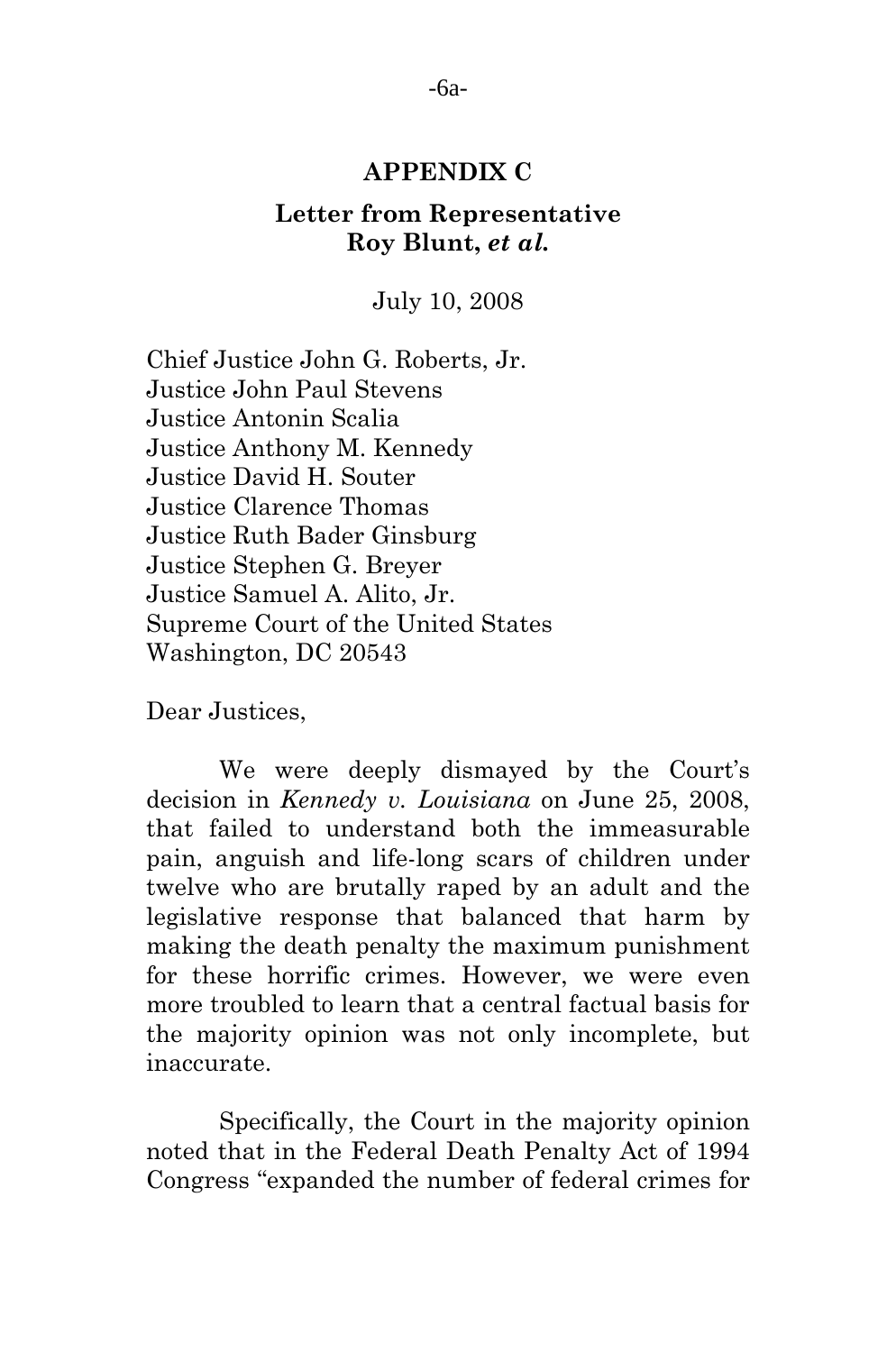which the death penalty is a permissible sentence, including certain nonhomicide offenses; but it did not do the same for child rape or abuse." The Court went on to state that "[t]he evidence of a national consensus with respect to the death penalty for child rapists… shows divided opinion but, on balance, an opinion against it." Further, the Court noted that "[t]hirty-seven jurisdictions—36 States plus the Federal Government—have the death penalty" but "only six of those jurisdictions authorize the death penalty for rape of a child."

 Apparently, the Court was unaware of the "national consensus" on this issue enacted just two years ago. In particular, Congress in 2005 through the duly elected representatives from all across the country enacted the death penalty for child rapists under the Uniform Code of Military Justice. That provision—Section 552(b) of the National Defense Authorization Act for Fiscal Year 2006 (became Public Law No. 109-163 on January 6, 2006) provides that until the President otherwise provides the punishment for the rape of a child may not exceed "death or such other punishment as a courtmartial may direct." In September 2007, President Bush issued Executive Order 13447 that codified the provisions of Public Law 109-163, including the provision of the death penalty for child rape, into the 2008 edition of the Manual for Courts-Martial. Accordingly, the Federal Government does indeed have the death penalty for the rape of a child.

More importantly, the adoption of that provision clearly demonstrated a "national consensus" of which the Justices were not aware. The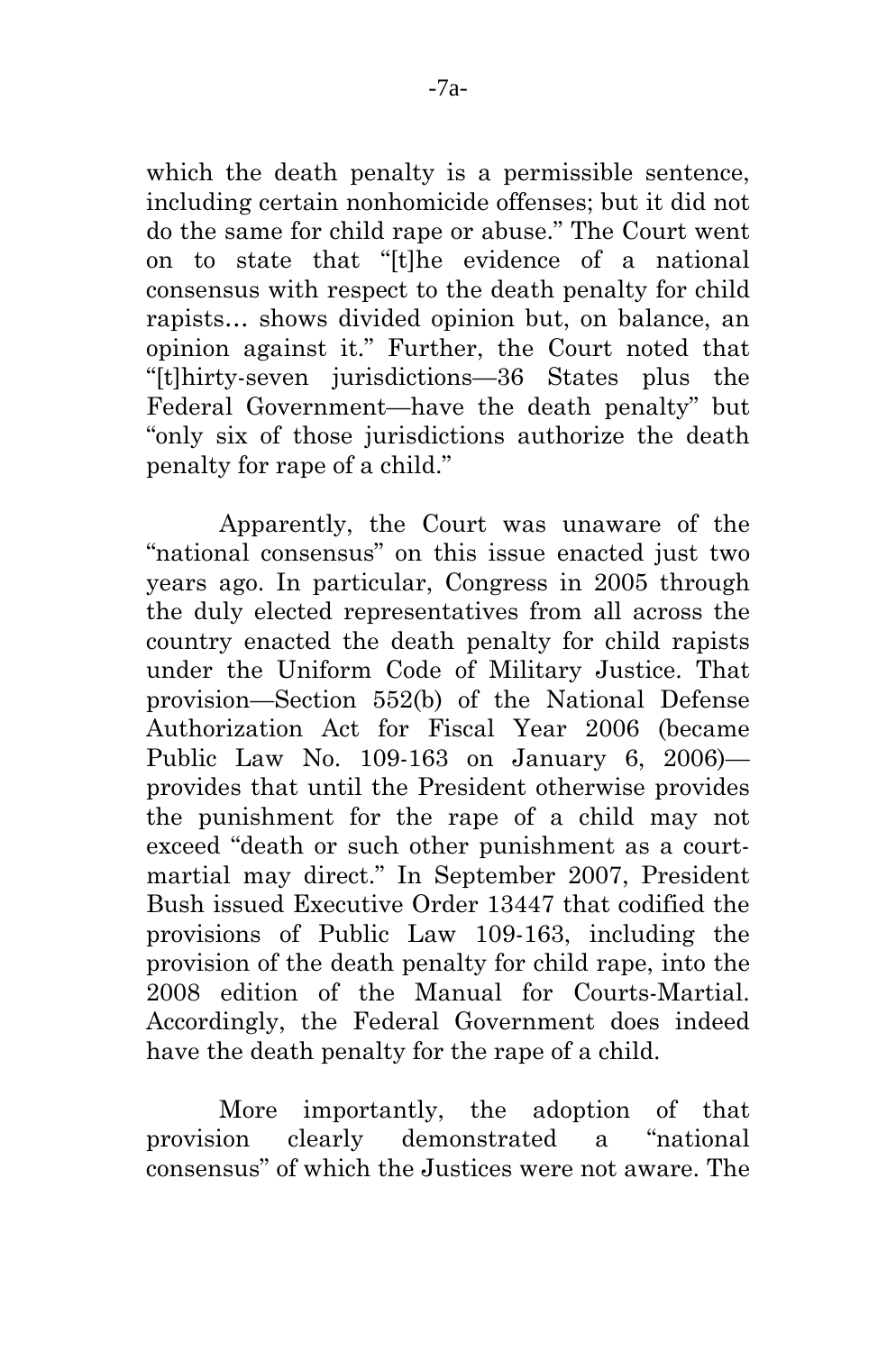provision was included in a bill that passed the House by a vote of 374-41, and the Senate by a vote of 95-0. In the House, the 374 Members supporting the bill represented all 50 states, while the 41 Members voting against the bill were from just 16 states and together none of those opposing the bill represented a majority of that state's Congressional delegation. In the Senate, both Senators from 45 States voted in favor of the bill. In addition, one senator from the other five states supported the bill and no Senator voted in opposition; putting all 50 states in support of this provision.

As such, we the undersigned Members of Congress respectfully ask the Court to sua sponte withdraw its June 25, 2008 opinion in this matter and reconsider the case in light of the full and complete factual picture.

Sincere Regards,

- 1. Aderholt, Robert B., AL (4th)
- 2. Akin, W. Todd, MO (2nd)
- 3. Alexander, Rodney, LA (5th)
- 4. Bachmann, Michele, MN (6th)
- 5. Barrett, J. Gresham, SC (3rd)
- 6. Bilirakis, Gus M., FL (9th)
- 7. Blackburn, Marsha, TN (7th)
- 8. Blunt, Roy, MO (7th)
- 9. Boehner, John A., OH (8th)
- 10.Boozman, John, AR (3rd)
- 11.Boustany, Charles, LA (7th)
- 12.Brady, Kevin, TX (8th)
- 13.Broun, Paul C., GA (10th)
- 14.Brown-Waite, Ginny, FL (5th)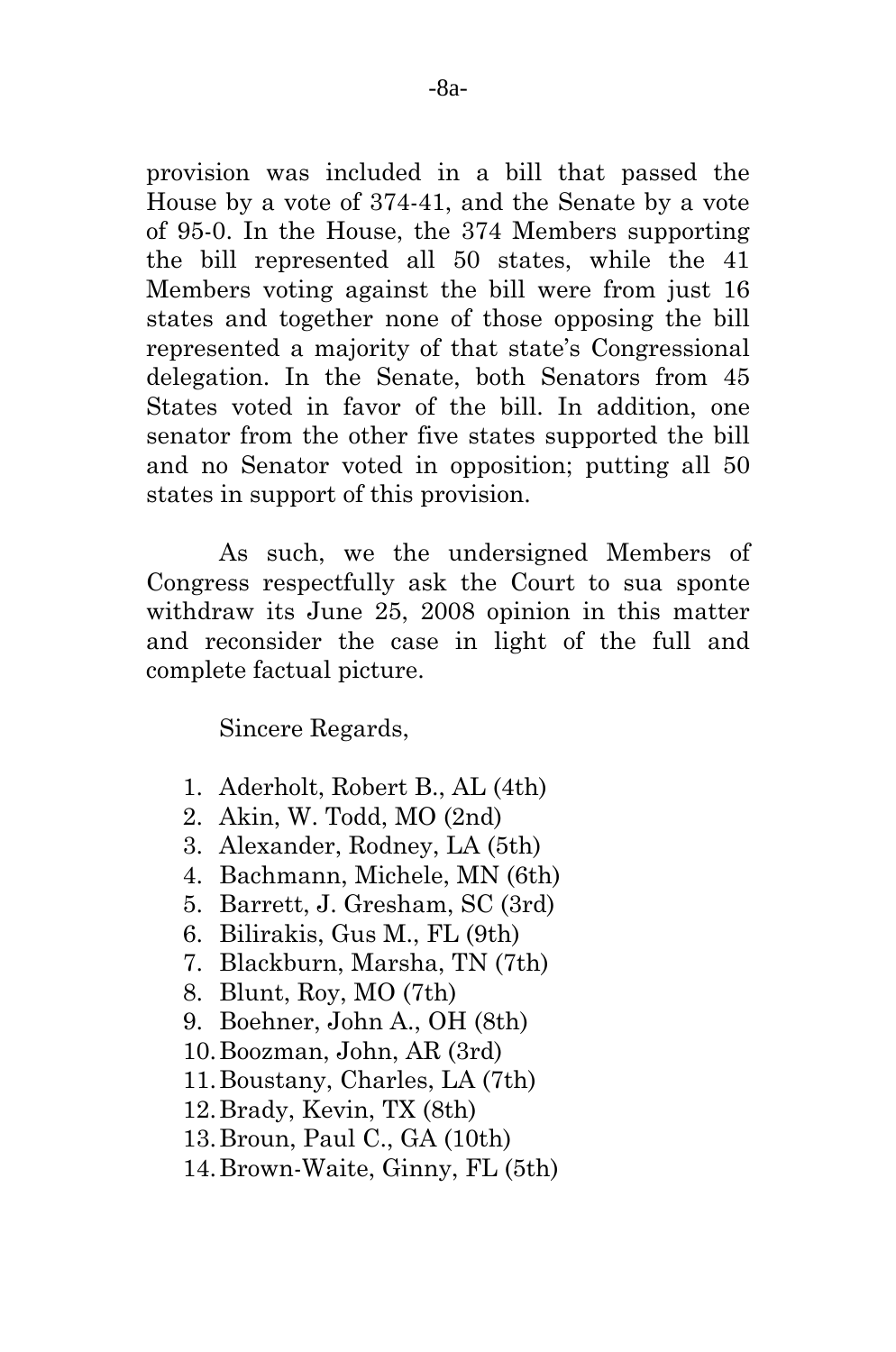15.Buyer, Steve, IN (4th) 16.Camp, Dave, MI (4th) 17.Cantor, Eric, VA (7th) 18.Carter, John R., TX (31st) 19.Chabot, Steve, OH (1st) 20.Cole, Tom, OK (4th) 21.Conaway, Michael, TX (11th) 22.Crenshaw, Ander, FL (4th) 23.Cubin, Barbara, WY (At Large) 24.Culberson, John, TX (7th) 25.Davis, David, TN (1st) 26.Davis, Geoff, KY (4th) 27.Dent, Charles W., PA (15th) 28.Duncan, John J., Jr., TN (2nd) 29.Feeney, Tom, FL (24th) 30.Forbes, J. Randy, VA (4th) 31.Foxx, Virginia, NC (5th) 32.Gohmert, Louie, TX (1st) 33.Goodlatte, Bob, VA (6th) 34.Granger, Kay, TX (12th) 35.Graves, Sam, MO (6th) 36.Hastings, Doc, WA (4th) 37.Hayes, Robin, NC (8th) 38.Heller, Dean, NV (2nd) 39.Hensarling, Jeb, TX (5th) 40.Hunter, Duncan, CA (52nd) 41.Johnson, Sam, TX (3rd) 42.Jones, Walter B., NC (3rd) 43.Jordan, Jim, OH (4th) 44.Kingston, Jack, GA (1st) 45.Kirk, Mark Steven, IL (10th) 46.Kline, John, MN (2nd) 47.Kuhl, Randy, NY (29th) 48.Latta, Bob, OH (5th) 49.Lamborn, Doug, CO (5th)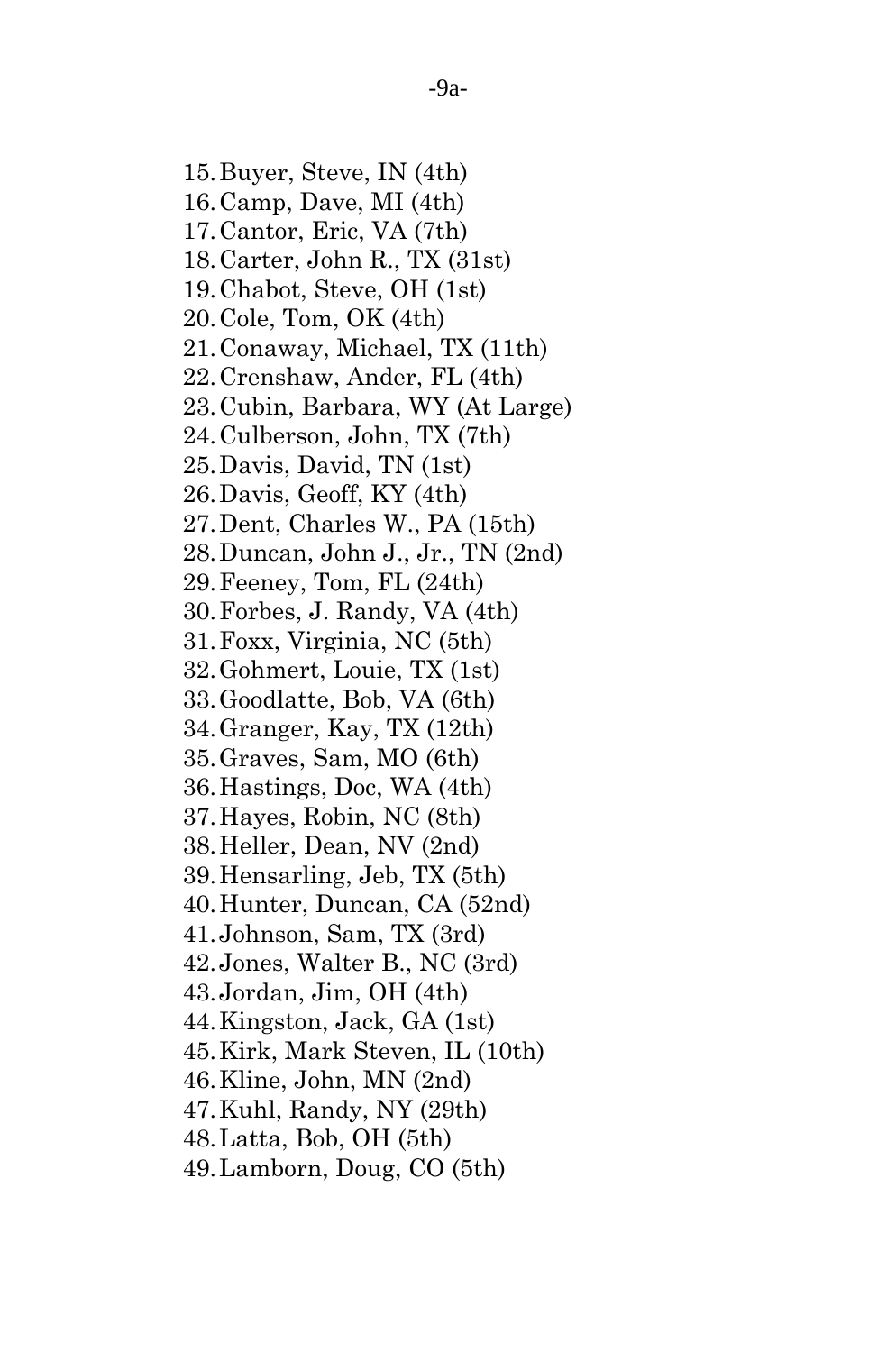50.LoBiondo, Frank, NJ (2nd) 51.Lungren, Daniel E., CA (3rd) 52.McCarthy, Kevin, CA (22nd) 53.McHenry, Patrick, NC (10th) 54.McKeon, Buck, CA (25th) 55.McMorris Rodgers, Cathy, WA (5th) 56.Manzullo, Donald, IL (16th) 57.Miller, Candice S., MI (10th) 58.Miller, Gary G., CA (42nd) 59.Miller, Jeff, FL (1st) 60.Myrick, Sue, NC (9th) 61.Neugebauer, Randy, TX (19th) 62.Pence, Mike, IN (6th) 63.Pitts, Joseph R., PA (16th) 64.Platts, Todd, PA (19th) 65.Poe, Ted, TX (2nd) 66.Price, Tom, GA (6th) 67.Putnam, Adam H., FL (12th) 68.Rehberg, Dennis, MT (At Large) 69.Rogers, Harold, KY (5th) 70.Roskam, Peter J., IL (6th) 71.Sali, Bill, ID (1st) 72.Scalise, Steve, LA (1st) 73.Sensenbrenner, James, WI (5th) 74.Sessions, Pete, TX (32nd) 75.Shuster, Bill, PA (9th) 76.Simpson, Michael, ID (2nd) 77.Smith, Lamar, TX (21st) 78.Sullivan, John, OK (1st) 79.Terry, Lee, NE (2nd) 80.Tiahrt, Todd, KS (4th) 81.Tiberi, Patrick J., OH (12th) 82.Walden, Greg, OR (2nd) 83.Wamp, Zach, TN (3rd) 84.Westmoreland, Lynn, GA (3rd)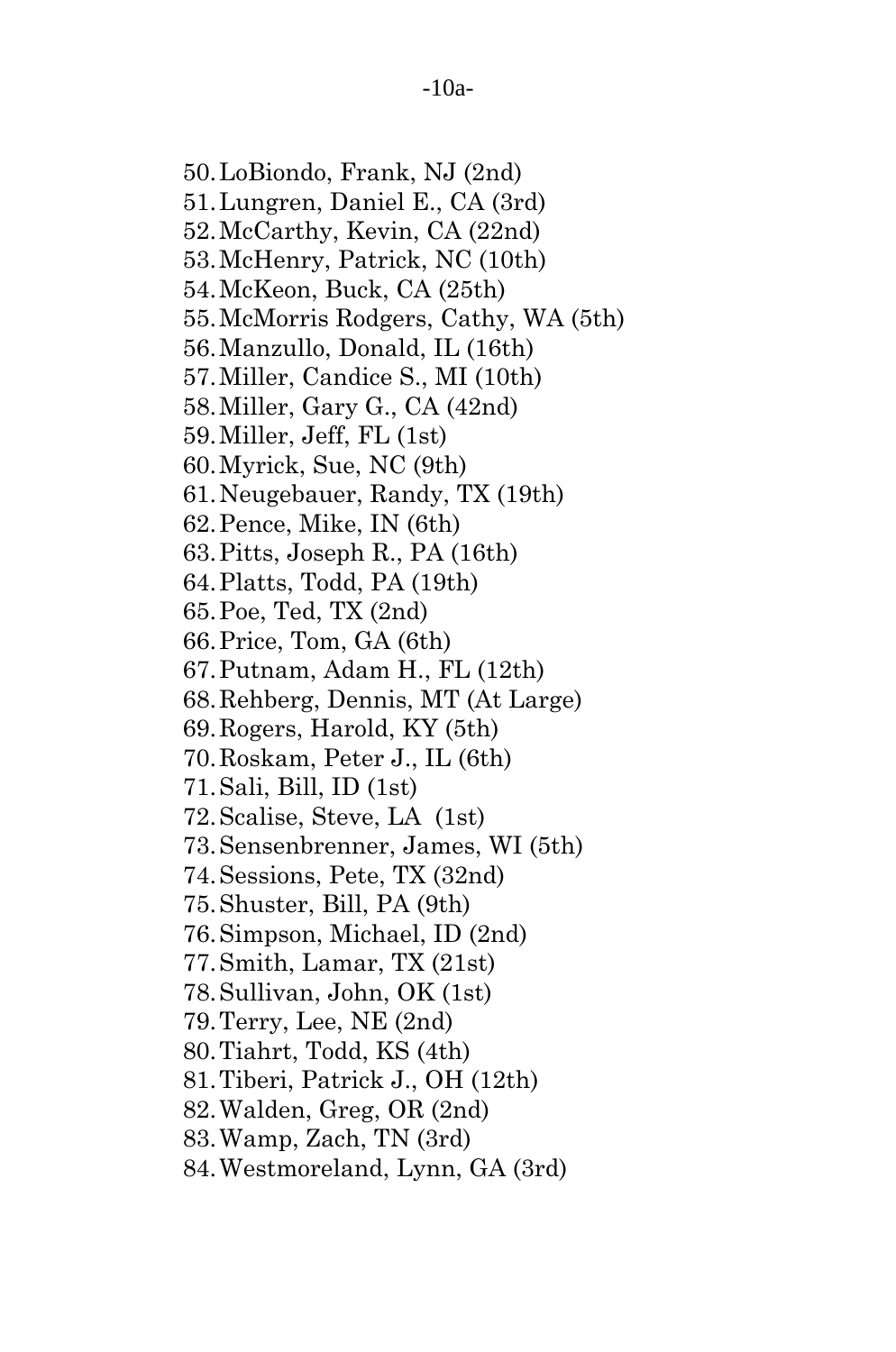85.Wilson, Joe, SC (2nd)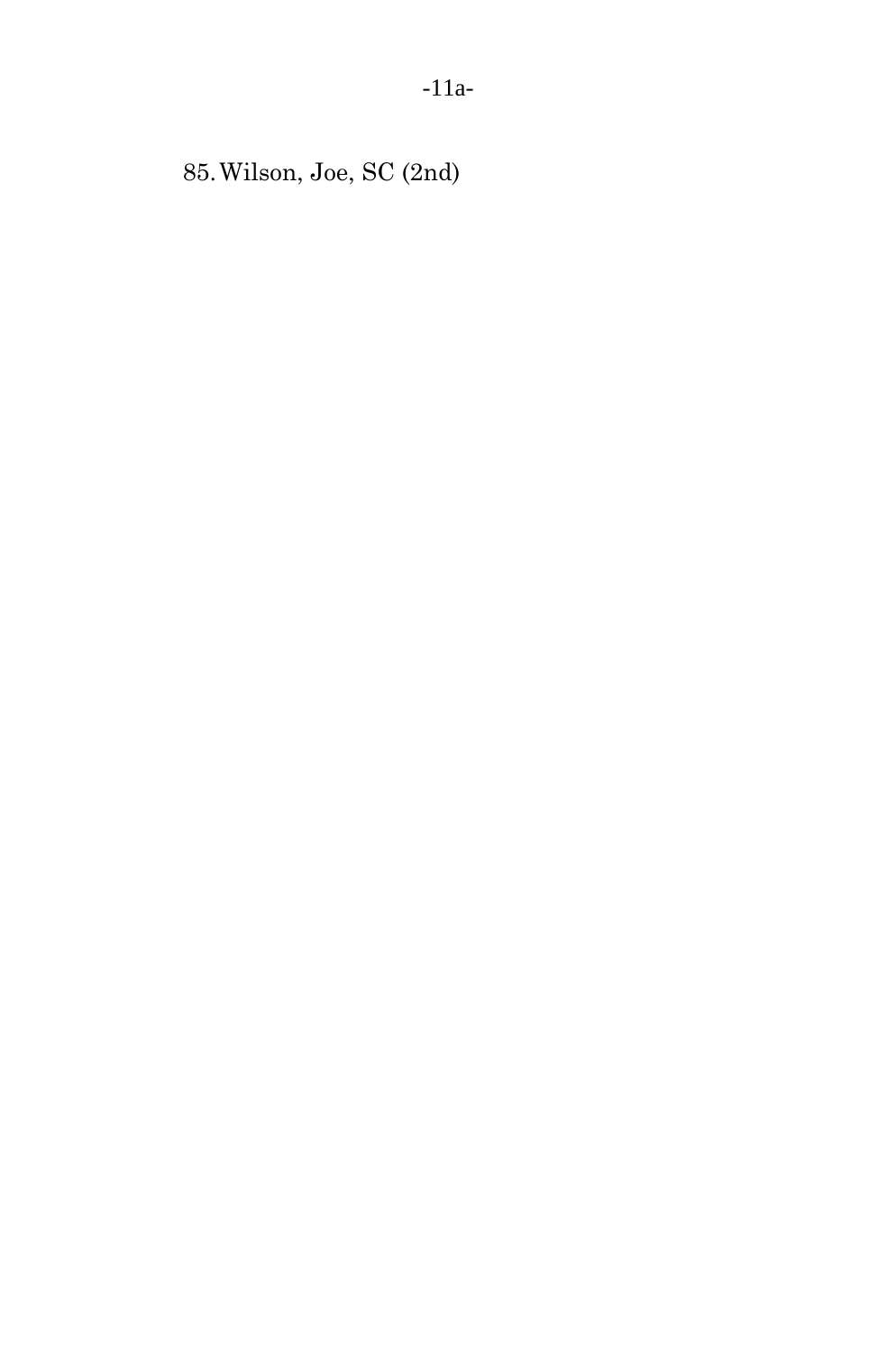# **APPENDIX D**

# **Laurence Tribe, Wall Street Journal**

TITILE: The Supreme Court is Wrong on the Death Penalty

AUTHOR: Laurence H. Tribe

DATE: July 31, 2008

SOURCE: Wall Street Journal

It's not often that the U.S. Supreme Court is asked by a state and the federal government to reconsider a case it has just handed down because it missed key evidence.

But that is what is happening now in *Kennedy v. Louisiana*. In that case, the court ruled in late June that Louisiana could not execute someone convicted of violently raping a child. Dividing along familiar 5- 4 lines, the court held, speaking through Justice Anthony Kennedy, that the death penalty must be reserved for killers and traitors. To apply it to others, including the most reprehensible violators of young children, would constitute a "cruel and unusual punishment" violating the Constitution's Eighth Amendment.

Emphasizing the evolving character of what constitutes an "unusual" if not an unduly "cruel" punishment, the court rested its condemnation of executing the rapists of children largely on what it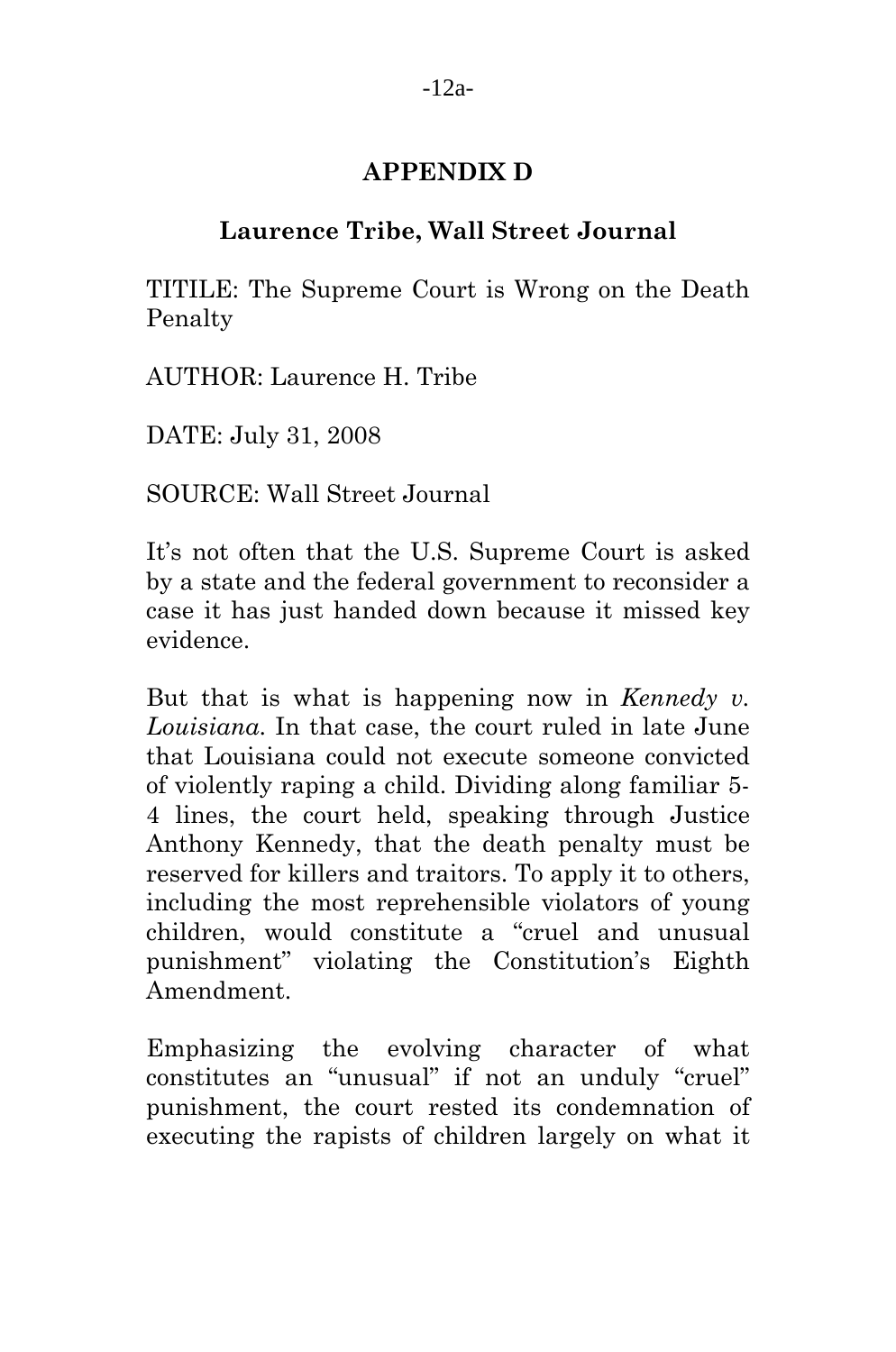described as a trend away from the use of death to punish such crimes both here and abroad.

But there was a problem with the court's understanding of the basic facts. It failed to take into account—because nobody involved in the case had noticed—that in 2006 no less an authority than Congress, in the National Defense Authorization Act, had prescribed capital punishment as a penalty available for the rape of a child by someone in the military.

Defenders of the court's decision in *Kennedy v. Louisiana* would have it ignore that embarrassing wrinkle by treating the military as a parallel universe that simply does not intersect civilian justice on the plane of constitutional principle. But a court searching for universal principles of justice in the name of the Eighth Amendment would be hard pressed to accept that view of the military/civilian distinction. Particularly when the court's division tracks the usual liberal/conservative divide, its credibility depends on both candor and correctness when it comes to the factual predicates of its rulings.

Whatever one's view of the death penalty—and I have long expressed misgivings on both its wisdom and its constitutionality—it's important that the inequities and inequalities in its administration be minimized. Commitment to that principle, not a rush to the center, lay behind Barack Obama's disagreement with the court's ruling in this case even before the 2006 federal death penalty provision came to public attention.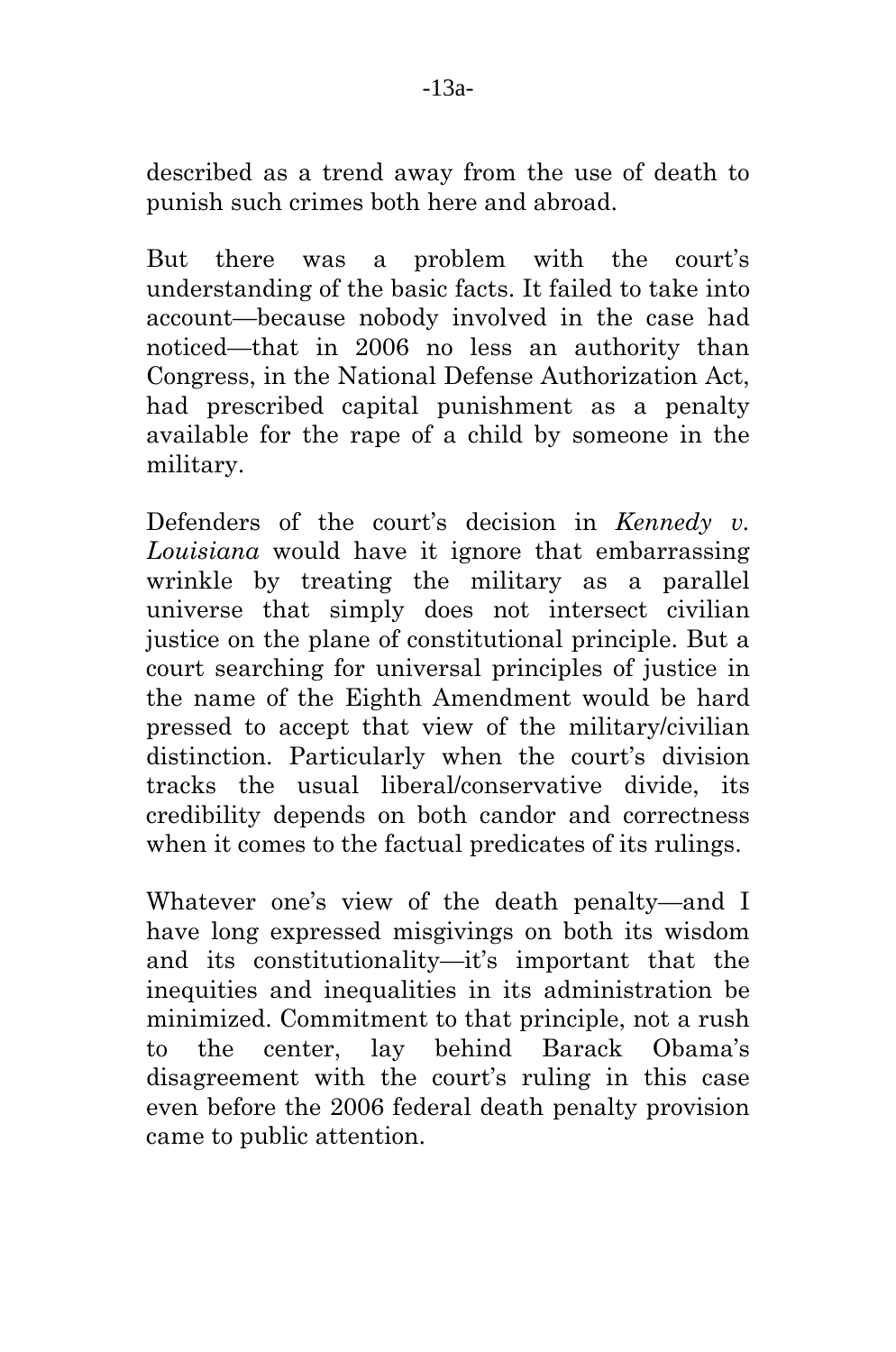Many who applauded the court's original ruling did so not on the basis of the court's (now evidently faulty) trend-spotting rationale but, rather, on the premise that any way of containing the spread of capital punishment—such as by confining its use to murderers and traitors—is a good idea. But even those who harbor serious doubts about capital punishment should feel duty-bound to oppose carveouts from its reach that denigrate certain classes of victims, or that arbitrarily override democratic determinations that such victims deserve maximum protection.

If a legislature were to exempt the killers of gay men or lesbians from capital punishment, even dedicated death penalty opponents should cry foul in the Constitution's name. So too, should they cry foul when the judiciary holds the torturers or violent rapists of young children to be constitutionally exempt from the death penalty imposed by a legislature judicially permitted to apply that penalty to cop killers and murderers for hire. In doing so, the court is imposing a dubious limit on the ability of a representative government to enforce its own, entirely plausible, sense of which crimes deserve the most severe punishment.

To be sure, holding the line at murder and treason gives the judiciary a bright line that blurs once one says a legislature may include other offenses in its catalogue of what it deems the most heinous of all crimes. But the same may be said of virtually any bright line. Placing ease of judicial administration above respect for democracy and for principles of equal justice under law is inexcusable.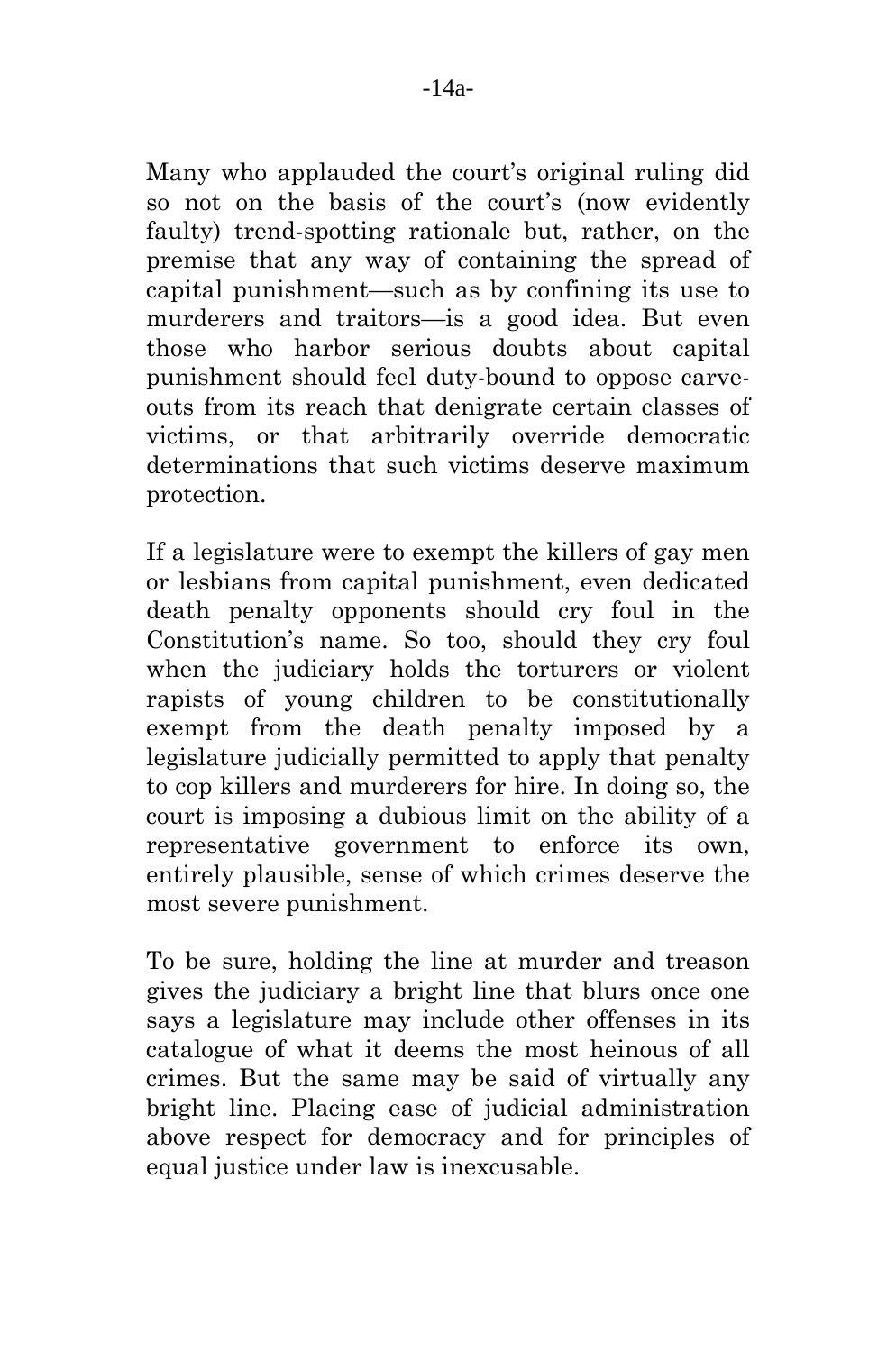The Eighth Amendment's cruel and unusual punishment clause should not be construed in a manner that puts it on a collision course with the 14th Amendment's equal protection clause. The Supreme Court would do well to take that overriding consideration into account as it decides whether to revisit its seriously misinformed as well as morally misguided ruling.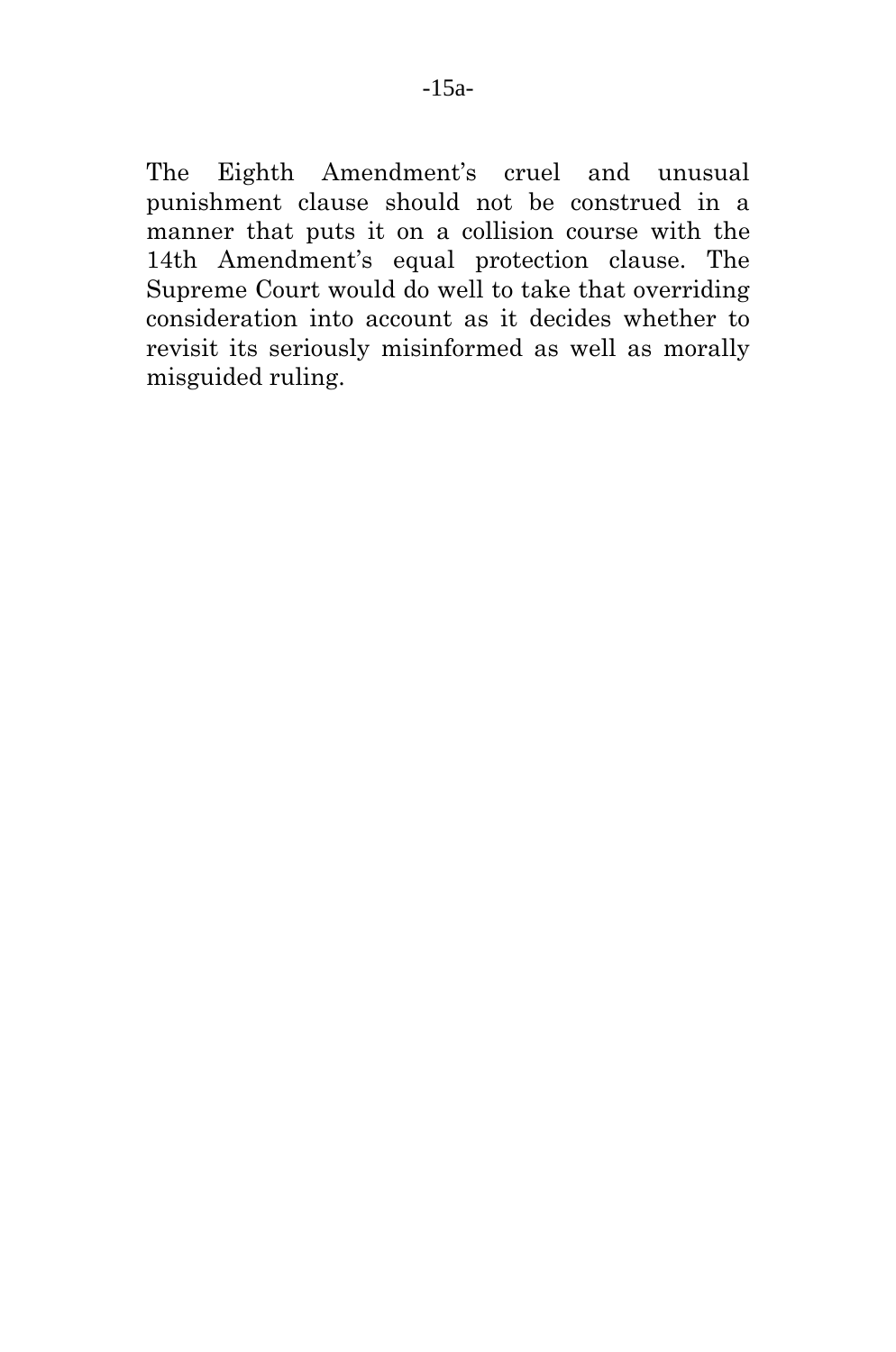### **APPENDIX E**

### **Washington Post Op-Ed**

TITLE: Supreme Slip-Up; A recent high court ruling is factually flawed. The justices should correct it.

DATE: Saturday, July 5, 2008; A14

SOURCE: Washington Post

When a newspaper gets its facts wrong, it's supposed to publish a correction, and, if someone's reputation has been harmed, a retraction and apology. It can be embarrassing, but the occasional taste of crow probably does more good than harm to the media's credibility.

But what if the Supreme Court not only blows a key fact but also bases its ruling, in part, on that error? There was quite a goof in the court's 5 to 4 decision on June 25 banning the death penalty for those who rape children. The majority determined that capital punishment for child rape was unconstitutional, in part because a national consensus had formed against it. As evidence, the court noted that "37 jurisdictions—36 States plus the Federal Government—have the death penalty. [But] only six of those jurisdictions authorize the death penalty for rape of a child." Actually, only two years ago, Congress enacted a death penalty for soldiers who commit child rape, as part of an update to the Uniform Code of Military Justice (UCMJ). Irony of ironies: The court has cast doubt on the